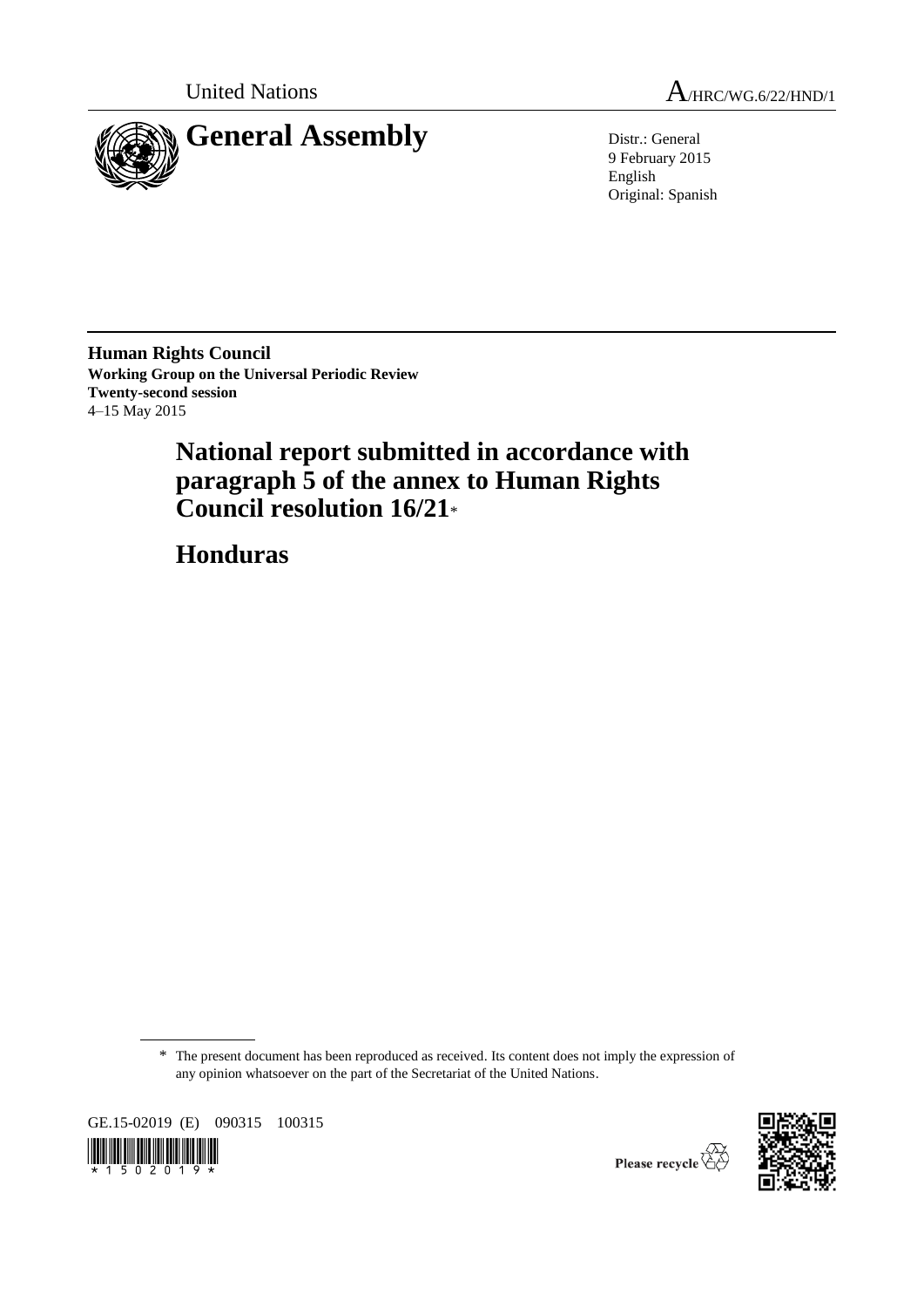#### **A/HRC/WG.6/22/HND/1**

## Contents

|      |                                                                            | Paragraphs | Page          |
|------|----------------------------------------------------------------------------|------------|---------------|
| I.   |                                                                            | $1 - 3$    | 3             |
| П.   |                                                                            | $4 - 19$   | $\mathcal{F}$ |
| Ш.   | Progress, achievements, constraints and challenges regarding the promotion | $20 - 64$  | 7             |
| IV.  | Follow-up to the recommendations and/or voluntary commitments made in      | 65         | 18            |
| V.   |                                                                            | $66 - 67$  | 18            |
| VI.  |                                                                            | 68         | 18            |
| VII. |                                                                            | 69         | 19            |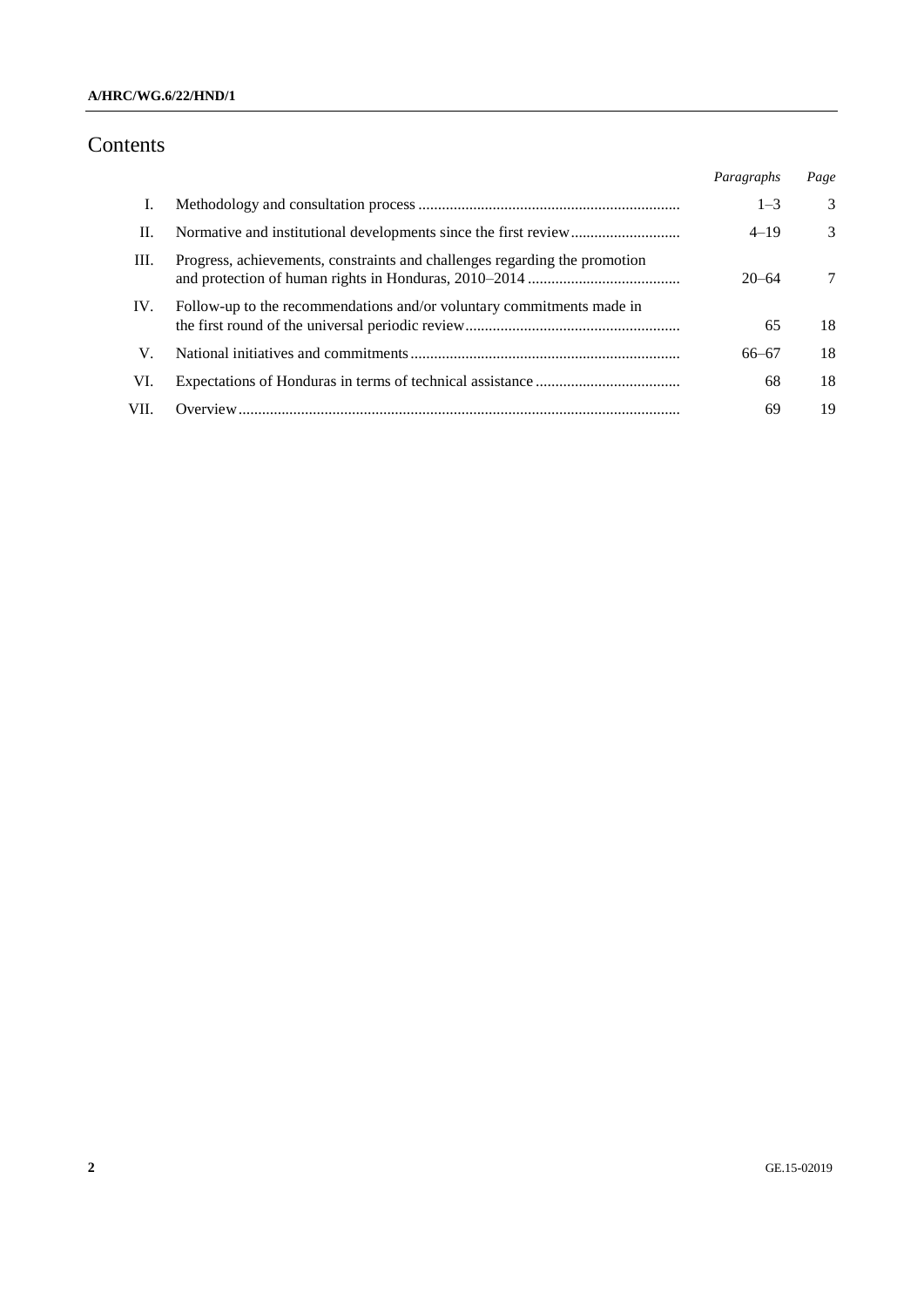## **I. Methodology and consultation process**

1. The present report was prepared on the basis of consultations and information meetings with State bodies and with civil society organizations working in the field of human rights. The United Nations Development Programme (UNDP) office in Honduras provided technical assistance and funding for its preparation. This second report represents a significant effort on the part of the Government of Honduras as it strives to fulfil the country's international obligations. The fact that a significant number of non-governmental organizations contributed to the preparation of this report attests to the State's desire to encourage the active participation of such bodies.

2. As part of the work that went into preparing the report, seven seminars were held in September, October and November 2014 (six in Tegucigalpa and one in San Pedro Sula). A large number of State agencies and civil society organizations working in the field of human rights were convoked, and a working group was then set up by the Minister of Human Rights, Justice, Governance and Decentralization. Although the report itself was prepared between September 2014 and January 2015, Honduras had previously submitted a voluntary interim report in 2013 as part of its follow-up to the universal periodic review. The wide- ranging consultations carried out on the Public Policy and National Action Plan on Human Rights for 2011–2013, an instrument that was heavily influenced by the recommendations made during the universal periodic review, also informed the preparation process.

3. The report covers the period between the final quarter of 2010 and the first quarter of 2015, which spans a significant portion of President Porfirio Lobo's time in office (2010–2014) and the first year of President Juan Orlando Hernández's mandate (2014– 2018). Its main focus is on State efforts to promote and protect human rights, although, as noted earlier, civil society organizations also play a valuable role in that regard.

### **II. Normative and institutional developments since the first review**

#### **A. Political context**

4. In 2010, Honduras submitted its first report for the universal periodic review to the Human Rights Council, which made a series of recommendations. The present report reflects the steps taken by the Government of Honduras to implement those recommendations. The report is being submitted at a time when the country is undergoing a major political renewal marked by the appearance of new political forces representing a broad portion of the ideological spectrum. During this period the country has been an active participant in international forums, has expanded its diplomatic relations to include a larger number of countries and has been experiencing a moderate pace of economic growth. It has also been a period during which sustained efforts have been made to enable Honduran citizens to exercise their rights and freedoms more fully.

5. It should first be noted that the overwhelming majority of national and international observers agreed that the presidential, congressional and mayoral elections of 24 November 2013 went smoothly and that voter turnout was high. Moreover, in most cases, ballots were counted and voting records reported properly, and the three main political parties were represented at almost all of the polling stations. During the campaign, parties and candidates had the opportunity to exercise freedom of expression, association and movement when putting forward their proposals and reaching out to voters in public places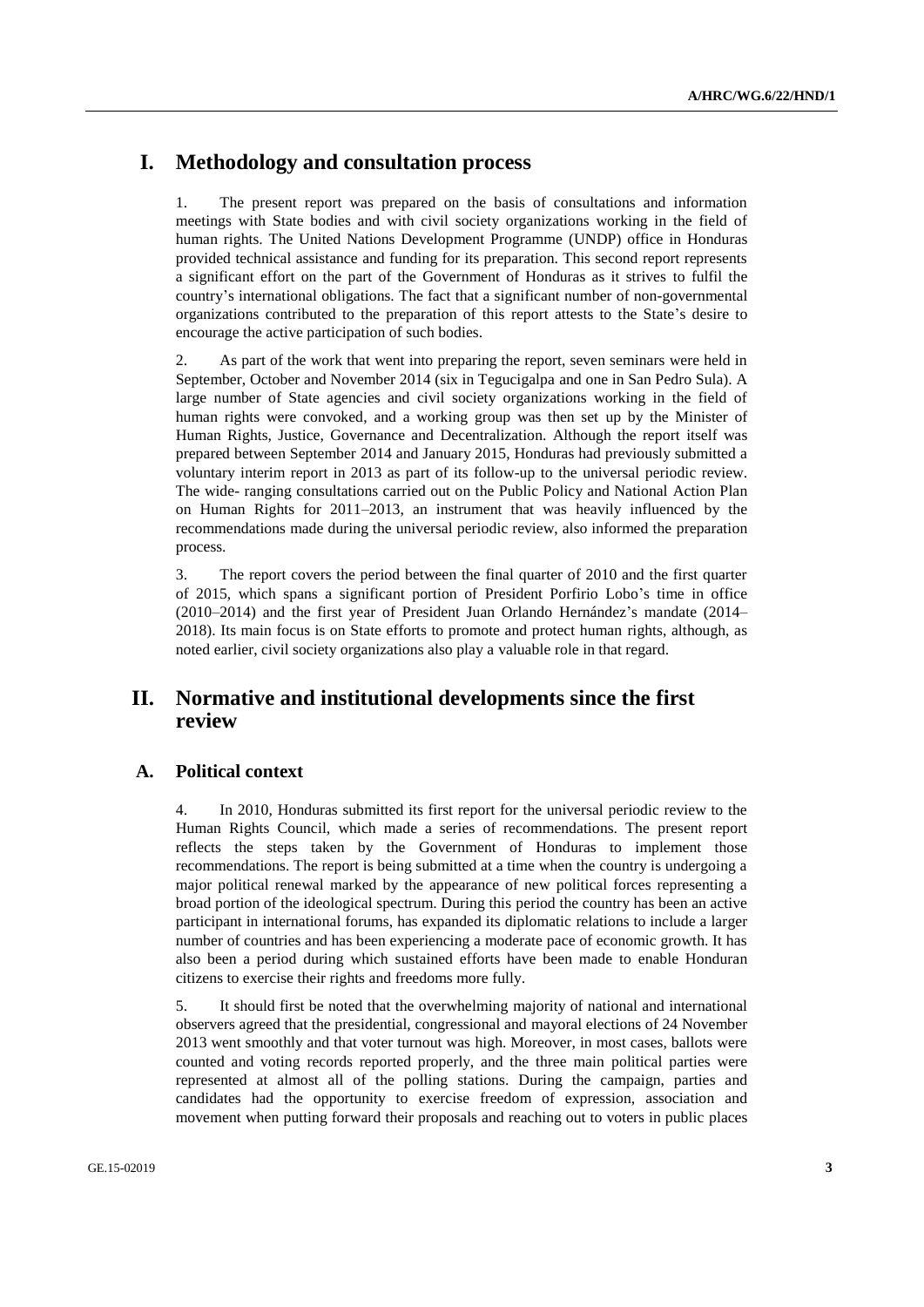and through electronic and online media. The Supreme Electoral Court ensured that all political bodies were aware of and took part in major decisions and preparations related to the electoral process.<sup>1</sup> (Recommendations 82.60, 82.100).

#### **B. Normative and institutional framework**

6. **Bringing national legislation into line with international human rights standards** (Recommendation 82.3). The Criminal Code has been amended and now defines enforced disappearance as a specific offence. This amendment (adopted in April 2012) introduced article 333-A, which deals with offences committed by public officials in violation of constitutional rights.<sup>2</sup> That legislation was introduced in order to bring Honduran law into line with the commitments made by Honduras upon its adoption of the Inter-American Convention on Forced Disappearance of Persons (ratified by Honduras on 28 April 2005). (Recommendation 82.28).

7. The definition of the offence of torture has also been harmonized with international standards by means of an amendment of article 209-A of the Criminal Code that was passed by Congress in March 2011 (Recommendations 81.1, 82.25 and 82.27; and voluntary commitment (c)).<sup>3</sup> In February 2013, the definitions of the offences of discrimination and incitement to hatred were brought into line with international standards through the incorporation of the offences of discrimination on the basis of sexual orientation, gender identity and membership in an indigenous minority or an Afro-descendent community into article 321 of the Criminal Code. Incitement to hatred was made a criminal offence through the insertion of article 321-A on incitement to hatred, discrimination or persecution based on the basis of the criteria set out in article  $321.^4$  (Recommendations 81.1, 82.18, 82.21, 83.4, 83.7 and 83.8).

8. **National human rights institution.** On 25 March 2014, Congress elected Doctor Roberto Herrera Cáceres as the new National Commissioner for Human Rights.<sup>5</sup> In July 2014, the Office of the National Commissioner for Human Rights submitted its plan for the period 2014–2020, entitled *Vanguardia de la Dignidad Humana* (At the Forefront of Human Dignity), and, at its request, has been receiving assistance from the representative of the United Nations system in Honduras in ensuring that its implementation of the plan is in line with the Paris Principles, the main international standard relating to the independent and effective functioning of national human rights institutions.<sup>6</sup> (Recommendations 82.5, 82.6 and 82.7).

9. **Creation of a human rights portfolio in the Cabinet.** In September 2010, for the first time in the history of Honduras, a specific ministerial portfolio for human rights was established.<sup>7</sup> Under the Administration of President Lobo, the newly established Ministry of Justice and Human Rights assumed responsibility for facilitating the Government's dialogue with the international human rights community. The Ministry was also tasked with developing or acting as an advocate for initiatives for bringing national legislation into line with human rights standards, designing the Public Policy and National Action Plan on Human Rights, as well as holding consultations regarding its contents and securing its adoption, holding human rights awareness-raising and training activities for public officials, and monitoring compliance with the recommendations of the Truth and Reconciliation Commission. In December 2013, as part of an effort to balance the budget by using available resources more efficiently while maintaining, insofar as possible, existing levels of public service, the President-elect asked Congress to approve a package of measures that involved merging some ministerial portfolios. Consequently, in January 2014, the Ministry of Justice and Human Rights and the Ministry of the Interior and Population were merged to form the Ministry of Human Rights, Justice, Governance and Decentralization.<sup>8</sup> This consolidation has encouraged cooperation regarding departmental and municipal issues that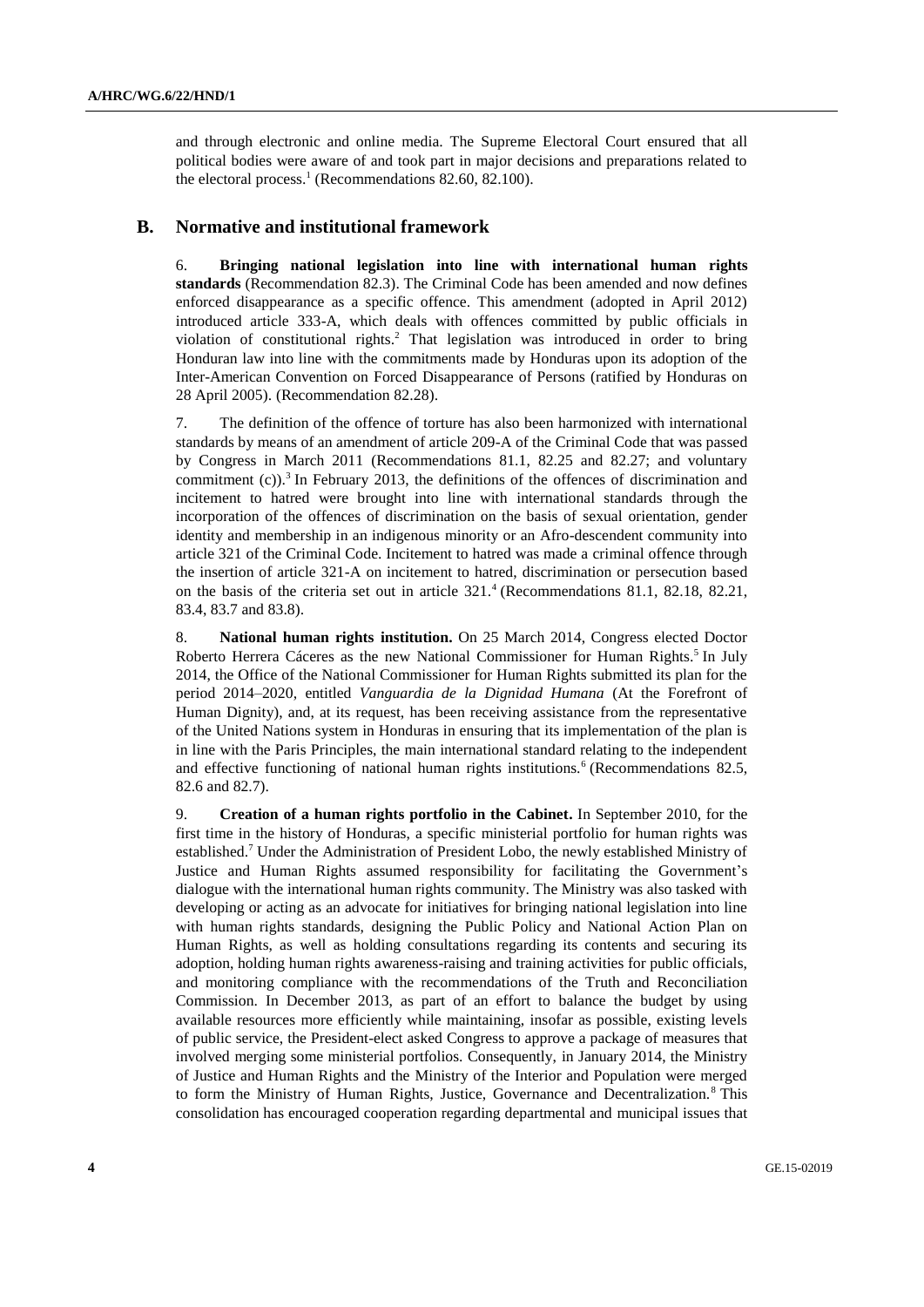had traditionally been dealt with by the ministers holding the internal affairs and governance portfolios. (Recommendation 82.67).

10. **Truth and Reconciliation Commission.** In its report of 7 July 2011, the Truth and Reconciliation Commission set out 84 recommendations which were based on consultations with more than 2,100 leaders in 26 urban centres spread across the country's 18 departments. The office responsible for the follow-up to the recommendations of the Truth and Reconciliation Commission<sup>9</sup> supported and monitored the implementation of the measures in question. By December 2013, 69 of those recommendations had been or were being implemented. The annexes to the present document contain the second report submitted by that office. (Recommendations 82.6 and 82.82).

11. **The human rights policy and plan.** The Public Policy and National Action Plan on Human Rights for  $2013-2022^{10}$  represents the continuation of actions taken in fulfilment of commitments made by Honduras at the World Conference on Human Rights, held in Vienna in 1993. The aim of the policy and action plan is to mainstream a human rights perspective into all State actions. This initiative is the outcome of wide-ranging consultations at the national, regional and local levels with civil society, trade unions, churches, media outlets, academia, State bodies at all levels and international cooperation agencies. The annexes attached hereto include a copy of the policy and a preliminary report on the implementation of the policy and action plan as at December 2014. (Recommendations 82.12, 82.18 and 82.11 and voluntary commitment (a)).

#### **C. Fulfilment of commitments and dialogue with international human rights organizations**

#### **Relations with the universal system for the protection of human rights**

12. **Submission of reports to treaty bodies.** During the reporting period, Honduras submitted the following reports: (i) its initial report under the Optional Protocol to the Convention on the Rights of the Child on the involvement of children in armed conflict (15 November 2012); (ii) a report under the Optional Protocol to the Convention on the Rights of the Child on the sale of children, child prostitution and child pornography (15 November 2012); (iii) a report to the Committee on the Elimination of Racial Discrimination (28 December 2012); (iv) its combined fourth and fifth reports under the Convention on the Rights of the Child (9 September 2013); (v) its initial report on the rights of persons with disabilities (31 December 2013); and (vi) its second report to the Committee on Economic, Social and Cultural Rights (5 May 2014). The preparation of these reports represent not only an effort on the part of the Government of Honduras to bring its fulfilment of its commitments to the treaty bodies up to date, but also an integral part of its effort to inform and consult with national stakeholders. (Recommendation 82.40).

13. **Visits by special rapporteurs and working groups.** During the reporting period, five thematic mechanisms accepted the invitations extended by the Government of Honduras to visit the country (one of the mechanisms visited twice): (i) the Special Rapporteur on the situation of human rights defenders (February 2012); (ii) the Special Rapporteur on the sale of children, child prostitution and child pornography (August– September 2012 and April 2014); (iii) the Special Rapporteur on the promotion and protection of the right to freedom of opinion and expression (August 2012); (iv) the Working Group on the use of mercenaries as a means of violating human rights and impeding the exercise of the right of peoples to self-determination (February 2013); (v) the Special Rapporteur on violence against women, its causes and consequences (June–July 2014); and (vi) the Subcommittee on Prevention of Torture and other Cruel, Inhuman or Degrading Treatment or Punishment (April–May 2012). The recommendations contained in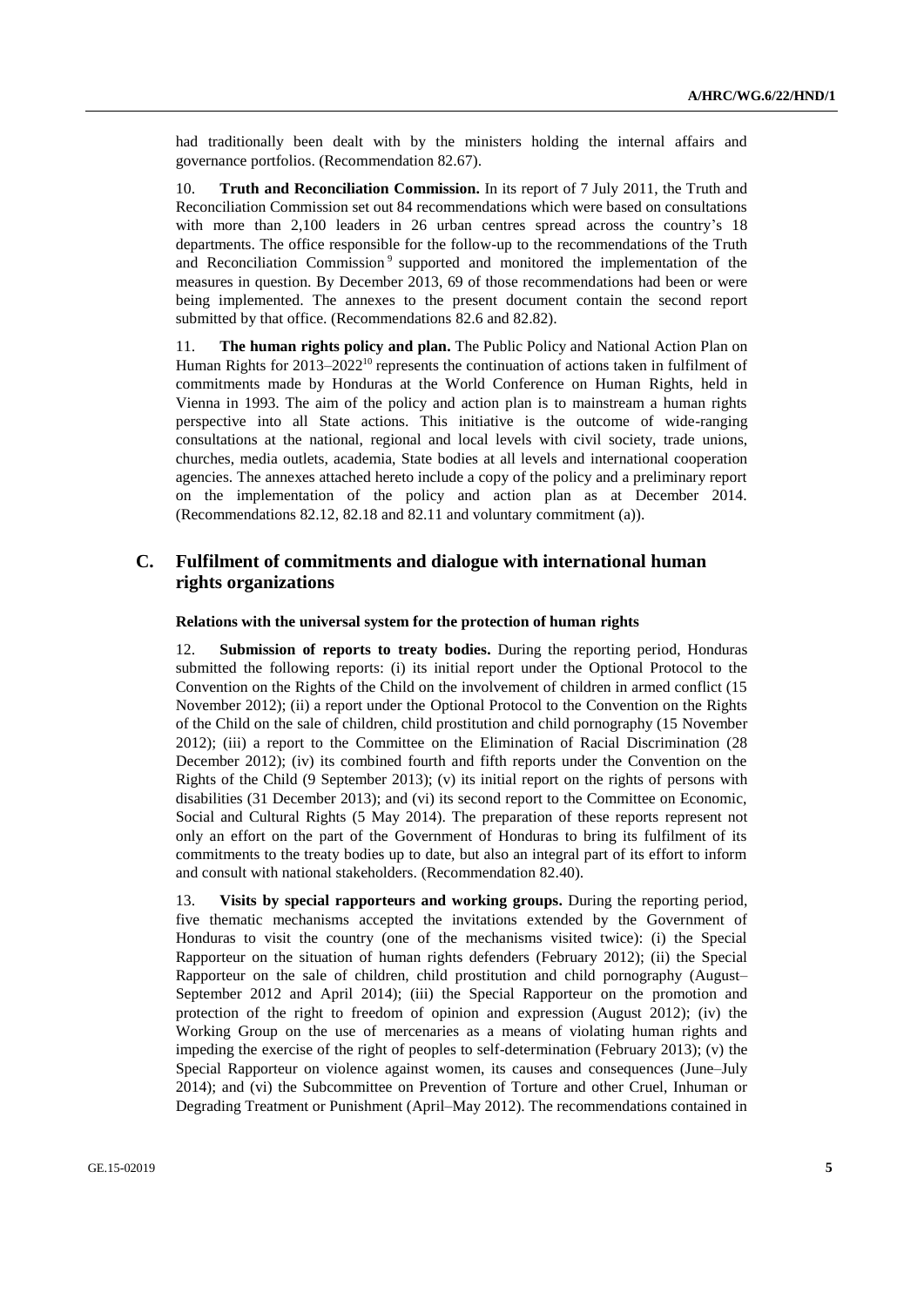the reports drawn up in the light of those visits were taken into account when formulating and updating the Public Policy and National Action Plan on Human Rights. (Recommendations 82.19, 82.25 and 82.40).

14. **Relations with the Inter-American system for the protection of human rights**. The State party's relations with the two main bodies of the inter-American system are marked by close cooperation and mutual respect. Five visits were made by special rapporteurs and representatives of the Inter-American Commission on Human Rights (IACHR) during the reporting period: (i) an IACHR delegation was sent to follow up on the onsite visit carried out in 2009 (May 2010, May 2013 and December 2014); (ii) the Rapporteur on the Rights of Persons Deprived of Liberty (April 2012 and August 2013); and (iii) the Rapporteur on the Rights of the Child (October 2013). The recommendations contained in the reports on these visits were taken into account when formulating and updating the Public Policy and National Action Plan on Human Rights.

15. **Cases before the Inter-American Commission on Human Rights and the Inter-American Court of Human Rights.** Between 2010 and 2014, the Office of the Counsel-General of the Republic dealt with a number of cases which have reached different stages in the course of their consideration by IACHR. The following cases are currently before the Inter-American Court of Human Rights: (i) *Garifuna Community of Triunfo de la Cruz*; (ii) *Garifuna Community of Punta Piedra*; and (iii) *López Lone et al*. (decisions are pending regarding the first two cases and a public hearing regarding the third case is to take place in February 2015).

16. Compliance with judgements of the Inter-American Court of Human Rights. (i) On 27 April 2012, a judgement was issued on the merits and on reparations and costs in the *Rafael Pacheco Teruel et al*. case relating to a fire at the San Pedro Sula prison in 2004. The State made every effort to identify the families of all the victims and to process the first compensatory payments. The prison system is gradually being reformed as well; (ii) On 10 October 2013, a judgement on the merits and on reparations and costs was issued in the case of *Carlos Luna López*. Although the Court did not attribute any responsibility to agents of the State, it found it necessary to order the adoption of several measures in order to place due weight upon the State's duty to guarantee the right to life of persons within its jurisdiction. On 19 May 2014, the State made a public statement of apology and recognition. It also published the judgement in the official gazette, $11$  and a summary of that judgement was published in a major national daily newspaper. In addition, a bill on the protection of human rights defenders, journalists and justice officials  $12$  is currently undergoing its second reading before Congress.

17. Ratification and deposit of international instruments since the first reporting cycle. During the reporting period, the following instruments of the universal system for the protection of human rights were adopted, ratified and/or deposited (Recommendation 82.1):  $13$  (i) the Optional Protocol to the Convention on the Rights of Persons with Disabilities, with the corresponding instrument of ratification being deposited on 16 August  $2010$ ;<sup>14</sup> (ii) the Convention on Cluster Munitions, ratified by Congress in August  $2011$ ;<sup>15</sup> (iii) the Convention relating to the Status of Stateless Persons, ratified by Congress in June 2012;<sup>16</sup> the Convention on the Reduction of Statelessness, ratified by Congress in July  $2012$ ;<sup>17</sup> and (vi) the Convention against Discrimination in Education, ratified by Congress in March 2013.<sup>18</sup> (Recommendation 83.4). In February 2013, Congress withdrew the State party's reservations to articles 24, 26 and 31 of the Convention relating to the Status of Refugees.<sup>19</sup>

18. In July 2011, Congress ratified International Labour Organization (ILO) Tripartite Consultation (International Labour Standards) Convention, 1976 (No. 144).<sup>20</sup> As part of its implementation of that Convention, Honduras promulgated the Economic and Social Council Act in January  $2014$ <sup>21</sup> The Council provides a forum for dialogue among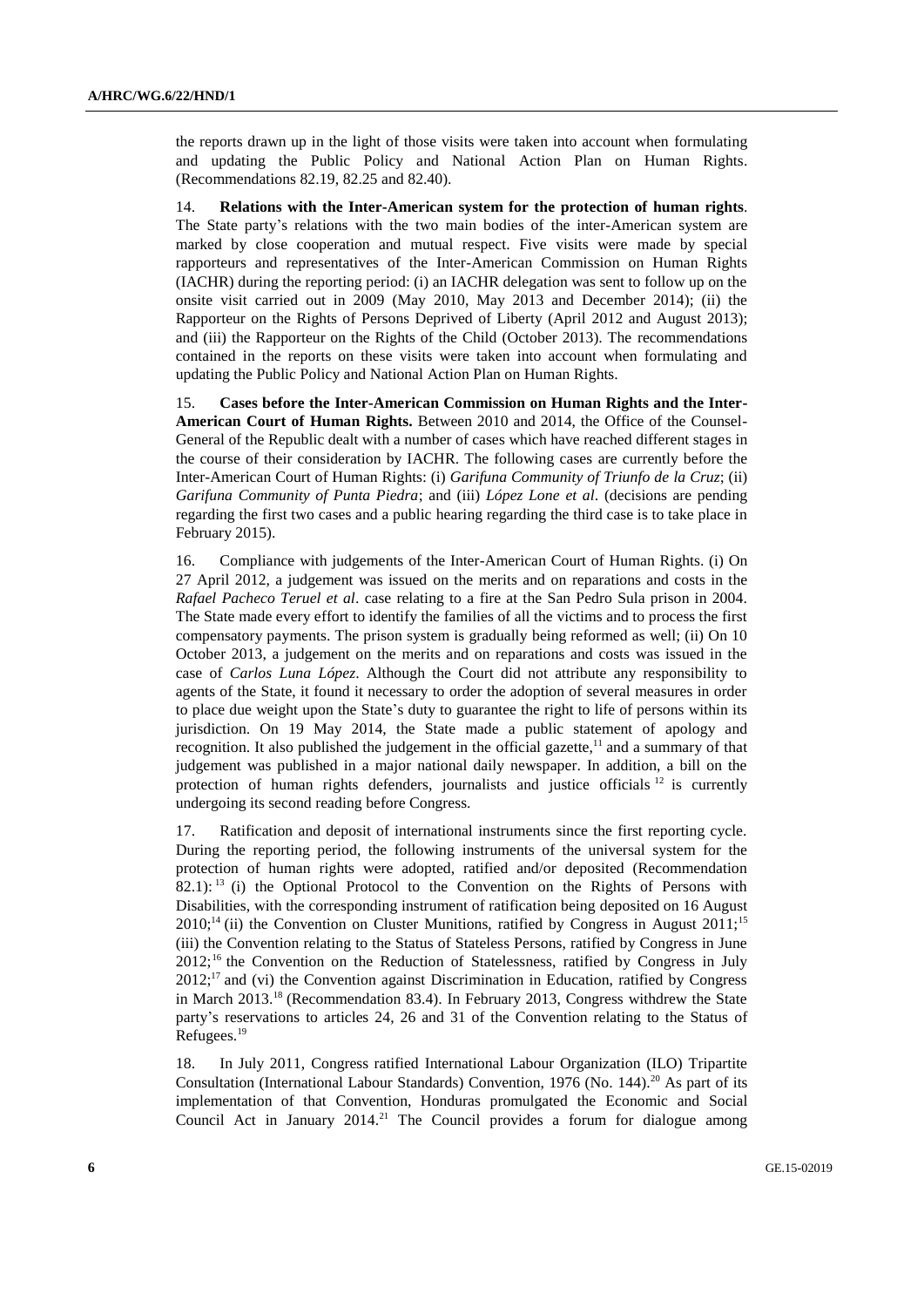representatives of the Government, employers and workers and is authorized to issue opinions and make recommendations regarding strategic issues dealt with by the State, such as wage, employment and occupational training policies. On 2 November 2012, Honduras deposited the instrument of ratification for the ILO Social Security (Minimum Standards) Convention, 1952 (No. 102), thereby undertaking to adopt certain legal and practical measures and submitting itself to the scrutiny of ILO supervisory bodies. Practical steps regarding compliance have already been taken in the form of the passage of a new law on retirement and pensions for public officials in 2014 and the preparation of a bill that would amend the social security system. (Recommendations 82.1 and 82.101).

19. The following instruments of the Inter-American system for the protection of human rights have also been deposited (Recommendations 82.1 and 82.2): (i) the Protocol to the American Convention on Human Rights to Abolish the Death Penalty; (ii) the Additional Protocol to the American Convention on Human Rights in the Area of Economic, Social and Cultural Rights (also known as the Protocol of San Salvador); (iii) the Inter-American Convention on the Elimination of All Forms of Discrimination against Persons with Disabilities; and (iv) the Protocol to Prevent, Suppress and Punish Trafficking in Persons, Especially Women and Children. The three instruments of ratification were submitted to the Secretary General of the Organization of American States (OAS) on 10 November 2011.<sup>22</sup>

# **III. Progress, achievements, constraints and challenges regarding the promotion and protection of human rights in Honduras, 2010–2014**

#### **A. Security and justice**

20. **The challenge posed by violence and its predominantly transnational causes.** Over the past 12 years, Honduras has witnessed a considerable rise in the murder rate. This trend is closely linked to the increase in organized crime, particularly drug trafficking. It has been calculated that 86 per cent of the cocaine trafficked to the United States of America in the first half of 2013 was brought in through the Mexico-Central America corridor. Furthermore, in 2012 an estimated 75 per cent of all cocaine-smuggling flights departing from South America first landed in Honduras.<sup>23</sup> Adolescents and young adults, women, lawyers, journalists, members of sexual minorities, inhabitants of the Lower Aguán Valley caught up in the ongoing agrarian conflict there and urban public transport drivers who refuse to pay protection money are prime targets of violent assaults. Although it is clear that there is no systematic pattern of involvement of State agents in the commission of such offences, a great deal remains to be done in order to improve the effectiveness of criminal investigations and to fight impunity.

21. **An encouraging reduction in the murder rate over the past three years.** During the reporting period, both the previous and present Administrations made a determined effort to improve the security situation in Honduras. As a result of that work, the murder rate, after peaking in 2011, fell considerably in 2012–2014 for the first time in almost a decade.<sup>24</sup> That general downturn in violent offences will definitely have an impact in the short or perhaps medium term in the form of a decline in violence directed at particularly vulnerable groups. In the following pages, reference will be made to a number of the measures that may well be behind this trend. (Recommendations 82.17 and 82.22).

22. **Strengthening of the public security system.** Between 2010 and 2014, the State took a number of steps to safeguard the right to freedom and security, such as: (i) the adoption of the Illegally Obtained Assets Forfeiture Act in May  $2010$ ;<sup>25</sup> (ii) the adoption with the support of financially sound Honduran enterprises and the more affluent sectors of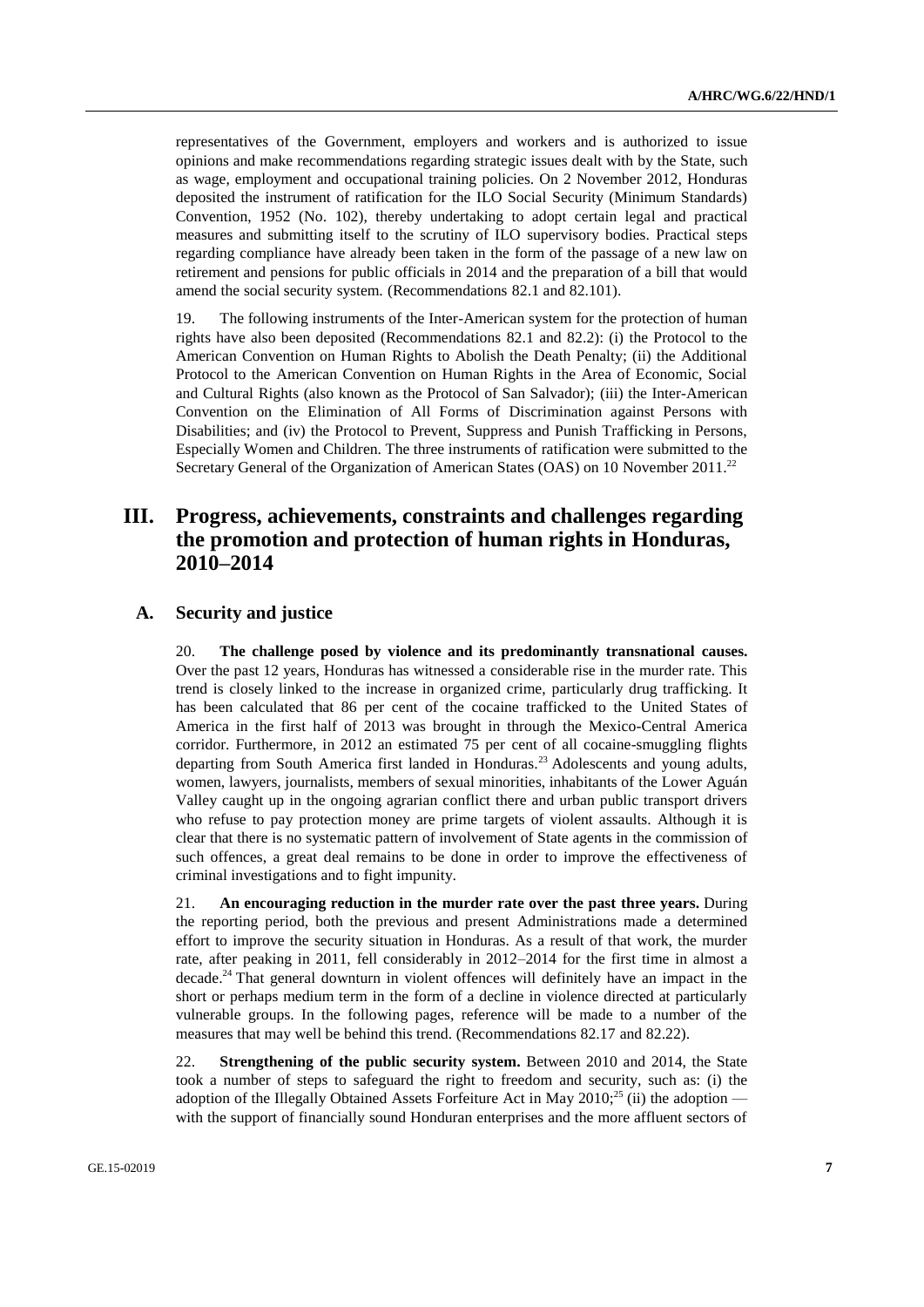the population — of the Public Security Act in June  $2011$ ,<sup>26</sup> which introduced special temporary taxes to fund additional security measures;<sup>27</sup> (iii) the amendment of article 102 of the Constitution in January  $2012^{28}$  to permit the extradition of Honduran nationals accused by other States of participating in organized criminal activities; (iv) the adoption of the Special Anti-Corruption Police Act in May 2012<sup>29</sup> and the establishment of the Police Force Investigation and Assessment Directorate in November  $2011$ ;<sup>30</sup> (v) the adoption of the Reliability Assessment Superintendency Act adopted in December  $2013<sup>31</sup>$  (these pieces of legislation establish a framework for the dismissal of police officers or justice officials who suffer from psychological problems or addictions or who are guilty of corruption and accumulation of wealth by illegal means); and (vi) the adoption in August 2013 of the Military Police Act, which provides for the establishment of a specialized unit to combat organized crime.<sup>32</sup> (Recommendation 82.25 and voluntary commitment  $(e)$ ).

23. **Investigation of killings targeting particular groups.** The Office of the Special Prosecutor for Offences Against Human Life was established in August 2013 as part of the Public Prosecution Service,<sup>33</sup> along with the High-Impact Investigation Unit (a task force of prosecutors and investigators focusing exclusively on killings of members of the lesbian, gay, bisexual and transgender community, journalists, lawyers, judges, children and young persons). Although a great deal of work had already been carried out in this respect prior to the creation of these two bodies, new cases are being handled more effectively and preexisting cases are being processed more rapidly by the expert staff of the new units. Consequently, by October 2014, a total of 42 homicide cases in which the victims were members of sexual minorities had been brought to trial; verdicts had been handed down in 16 of those cases, for a total of 10 convictions. In addition, 12 cases involving journalists or communicators had been brought to trial; 7 judgements (including 4 convictions) have been handed down in these cases, while another 3 are currently being heard by the courts. In addition, arrest warrants for suspects have been issued in 2 cases. Meanwhile, 11 of the 63 cases involving lawyers have been brought to trial, and judgements have been handed down in 4. (Recommendations 81.2, 82.18, 82.19, 82.24, 82.33, 82.34, 82.35, 82.36, 82.37, 82.76, 82.77, 82.78, 82.79, 82.80, 82.95 and 82.96).

24. **Strengthening of the criminal investigation system.** In January 2014, Congress set up the Technical Criminal Investigation Agency, which is attached to the Public Prosecution Service. The Agency is responsible for investigating serious offences which have a strong impact on society.<sup>34</sup> This unit will enable prosecutors to direct investigations more effectively and submit scientific evidence to the courts, particularly in cases involving killings and organized crime, thereby providing safeguards for the rights to due process and effective judicial protection. When selecting candidates to fill senior posts within the Agency and the first group of nearly 100 agents, the authorities took into account not only the know-how and skills of the applicants but also their moral stature. The first batch of recruits completed the initial training phase and began working in the two largest cities in the country in January 2015. (Recommendations 82.37, 82.57, 82.63, 82.65, 82.76, 82.77, 82.78, 82.79, 82.80, 82.95, 82.96 and 83.10).

25. **Measures to reduce violence against women.** Since 2011, 549 cases involving killings of women have been brought to trial, with the Public Prosecution Service obtaining 203 convictions. The executive branch of the Government of Honduras, with the support of other official bodies and civil society organizations, worked to win support for the proposal to amend the Criminal Code and, in February 2013, Congress amended the chapter of the Criminal Code on homicide to incorporate the offence of femicide, which is punishable by from 30 to 40 years' imprisonment.<sup>35</sup> That offence has been on the statute books since 27 April 2013 and is applicable in the case of men who have carried out killings motivated by hatred and disdain for women. (Recommendations 81.1, 82.3, 82.9, 82.18, 82.37, 82.38, 82.39, 82.40, 82.41, 82.42, 82.43, 82.44, 82.45 and 82.46).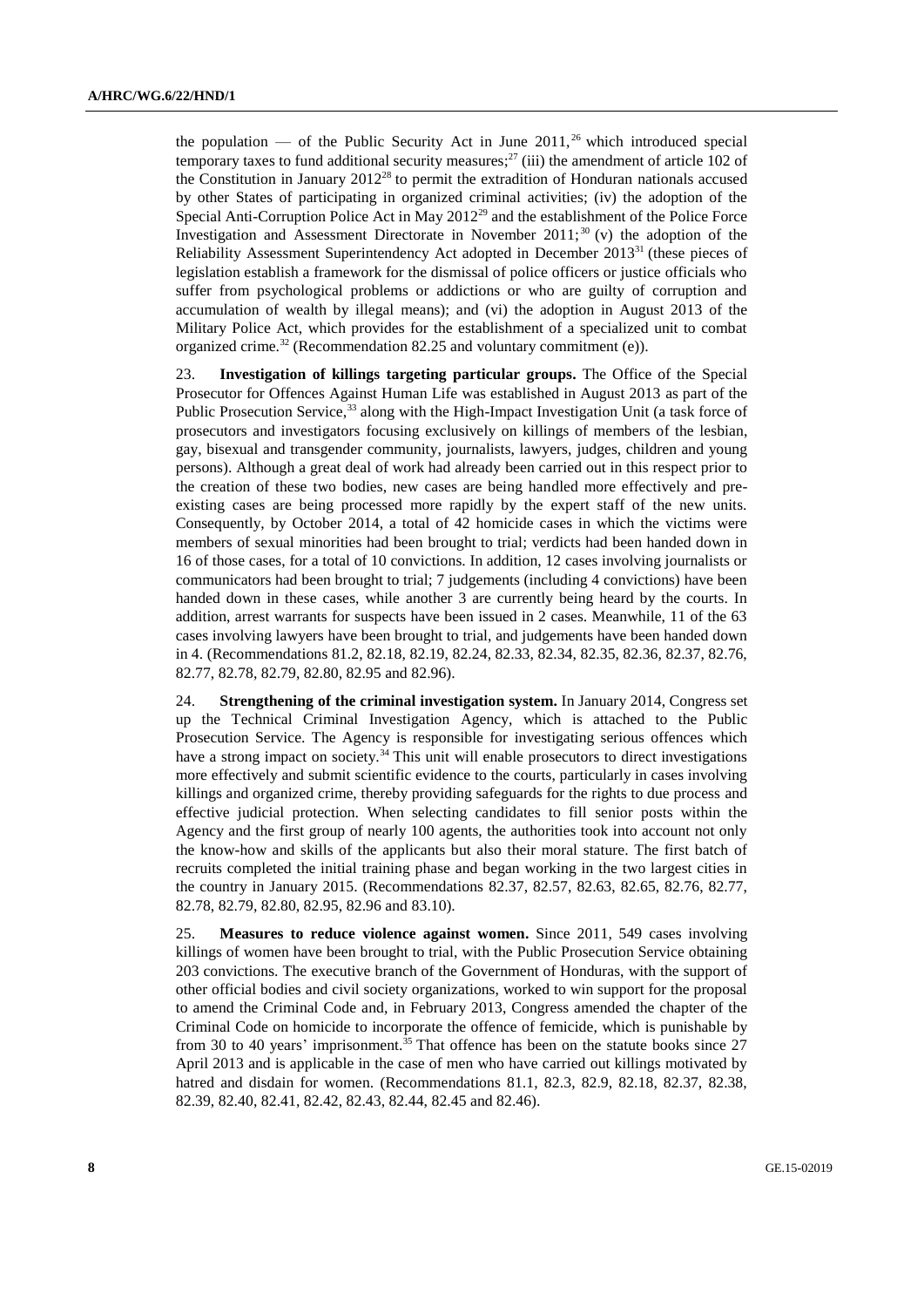26. The National Institute of Women has prepared protocols on service delivery and procedures for shelters and women's centres. These protocols represent systematized compilations of best practices for these protective services. There are currently four shelters for women victims of violence and two centres that provide comprehensive services for women in Honduras. These facilities receive support from the municipal authorities, private donors and other bodies working in the field. (Recommendations 81.1, 81.2, 82.3, 82.8, 82.9, 82.11, 82.18 and 82.21).

27. **Policy to reduce violence against children and young persons.** In an effort to develop a consistent, comprehensive and sustained approach to this issue, the executive branch approved the National Policy on the Prevention of Violence against Children and Young Persons in Honduras in February 2013.<sup>36</sup> That policy was formulated in consultation with State bodies and relevant civil society organizations and is in line with the National Vision and Plan Act.<sup>37</sup> Its objective is to addresses the causes of the vulnerability and victimization of children, adolescents and young persons. The Directorate for Youth of the Ministry of Development and Social Inclusion is currently working to implement this policy on the basis of an action plan that reflects the principles, general lines of action and indicators previously set out in the policy itself. (Recommendations 81.1, 81.2, 82.3, 82.17, 82.18, 82.21, 82.38, 82.40, 82.43, 82.44, 82.45 and 82.46).

28. **Action to curtail the conflict in the Lower Aguán River Valley.** The conflict between campesinos and large-scale exporters of African palm oil in the Lower Aguán River Valley in the Department of Colón is the most serious agrarian issue Honduras has faced in over 35 years.<sup>38</sup> In addition to adopting the social measures referred to in the section on agrarian reform, in September 2011 the executive branch set up the Xaturch II Joint Task Force,<sup>39</sup> which is responsible for carrying out patrols and manning checkpoints in the conflict zone, confiscating weapons in accordance with Legislative Decree No. 117- 2012,<sup>40</sup> arresting people for whom warrants have been issued; disbanding criminal groups and carrying out evictions ordered by judicial authorities. The Task Force is made up of members of the armed forces and the national police. Thanks to the emphasis placed by lead members of the Task Force on fostering dialogue between campesino organizations and the large-scale exporters, very few land takeovers occurred in 2014.

29. **Protection of persons at risk.** During the period 2010–2014, the Government made a determined effort to provide protection for hundreds of persons and groups for which precautionary measures were requested by IACHR. A smaller number of provisional measures ordered by the Inter-American Court of Human Rights were also implemented. Most of these cases had initially been raised in 2009. For the most part, the approach taken to the implementation of these protection measures were decided on in consultation with the persons concerned. As part of this effort, two public meetings were held with the beneficiaries of these measures, credentials attesting to the bearers' status as beneficiaries of protection measures were issued and, in February 2010, the Ministry of Security set up the Human Rights Unit, which has been tasked with their implementation.<sup>4</sup> (Recommendations 81.2, 82.18, 82.19, 82.30, 82.31, 82.32, 82.33 and 82.58).

30. **Bill on the protection of human rights defenders.** A bill on the protection of human rights defenders, journalists, social communicators and justice officials is currently undergoing its final reading in Congress. Nationwide consultations on the contents of the bill have been carried out with civil society organizations and other groups. In addition to responding to a very real need and providing a means of implementing a series of recommendations formulated at the time of the first cycle of the universal periodic review, the bill is designed to incorporate a number of resolutions and recommendations of United Nations bodies into Honduran law.<sup>42</sup> The bill provides for the establishment of a national protection council which is to include representatives of the stakeholder groups. A list of preventive, protective and emergency measures is also to be drawn up. The scope of these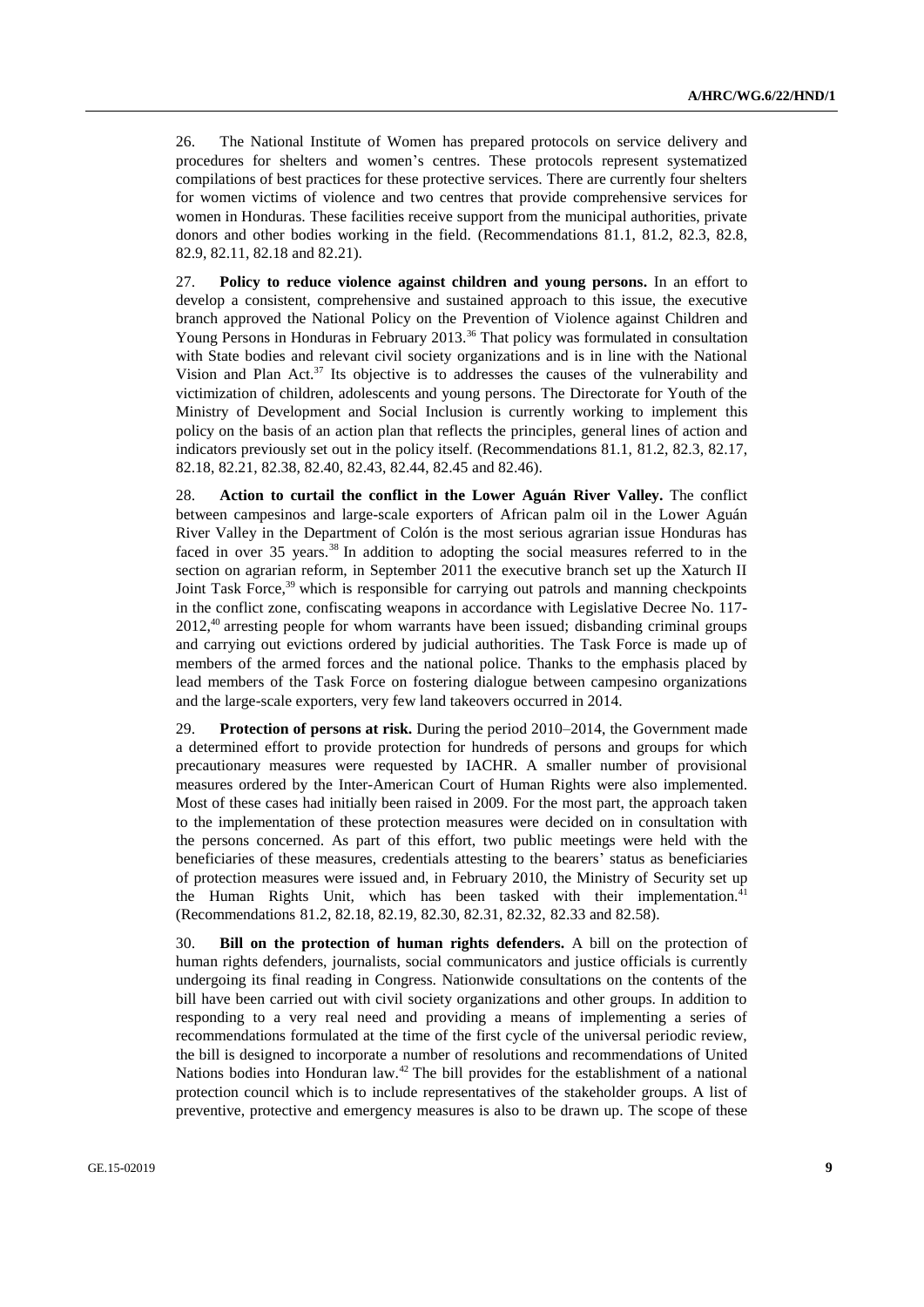measures will be tailored to the type of risk which is found to exist in each individual case. The bill also provides for the establishment of a special mechanism under the supervision of the Ministry of Security to implement the measures. This new mechanism will have to be adequately funded in order for it to be credible in the eyes of the beneficiaries. (Recommendations 81.1, 81.2, 82.18, 82.19, 82.29, 82.30, 82.31, 82.32, 82.33, 82.99, 83.9, 82.93 and 82.96).

31. **Human rights training for military personnel and police officers.** Between 2010 and 2014, the Human Rights and International Humanitarian Law Directorate of the Armed Forces held more than 30 courses and seminars on human rights, international humanitarian law and the prevention of torture, trafficking in persons, and domestic and family violence. Over 17,000 persons took part in these events, including new army recruits, military police, students from the various military academies, officials undergoing training as part of the promotion process and auxiliary personnel from various units. The police force has been incorporating human rights training into its system of instruction since the late 1990s. An assessment of the human rights component of the police training system was carried out, and a proposal for modifying its contents and methodology has been drawn up. That proposal is currently being reviewed. (Recommendations 82.14, 82.15, 82.16, 82.21, 82.27, 82.38, 82.39, 82.41, 82.42, 82.43, 82.44, 82.45, 82.46, 82.49 and 82.68).

32. **Measures to combat trafficking in persons.** In April 2012, Congress passed the Anti-Trafficking in Persons Act.<sup>43</sup> This law is based on a series of international instruments that have been adopted by the State of Honduras and constitutes a comprehensive regulatory framework for efforts to address the issue. It also provides the legal foundation for the Inter-Agency Commission to Combat Commercial Sexual Exploitation and Trafficking in Persons, which is a decentralized body made up of representatives of the three branches of government, the Public Prosecution Service, the Office of the National Commissioner for Human Rights, the National Directorate for Children, Adolescents and Families, the National Institute of Women and an association of municipalities and civil society organizations working in the field.

33. The Inter-Agency Commission lobbies and campaigns for legal reforms, draws up technical regulations and protocols, and conducts training activities. It also provides support for the development of specialized units in the police force and the public prosecution service focusing on the prevention of commercial sexual exploitation and trafficking in persons and the prosecution of cases involving those offences. In addition, it prepares geosocial maps of trafficking routes; promotes the establishment of telephone hotlines for reporting human trafficking; carries out awareness-raising and information campaigns regarding commercial sexual exploitation and trafficking in persons; and implements projects under the auspices of international organizations and friendly countries.<sup>44</sup> (Recommendations 81.1, 82.3, 82.18, 82.21, 82.39, 82.45, 82.47, 82.48, 82.49, 82.50, 82.51, 82.52 and 82.69 and voluntary commitment (d)).

34. **Challenges relating to the prison system and measures for overcoming them.** In May 2012, the new National Prison System Act<sup>45</sup> was adopted as a preliminary step in the transition involved in the establishment of the National Prisons Institute. The transition process is being headed up by a special commission appointed by President Lobo on 24 January 2013. Under an agreement signed by the Commission and the National Occupational Training Institute, the training needs of persons deprived of their liberty have been analysed and an assessment of existing instructional facilities in each of the country's detention centres has been carried out. Furthermore, significant progress has been made in the construction of three facilities for persons being held in pretrial detention and three new prisons, which will reduce overcrowding, particularly in the Tegucigalpa and San Pedro Sula prisons. In September 2014, 300 recruits began a training course that specifically covers the duties of prison guards and human rights. In February 2013, Congress adopted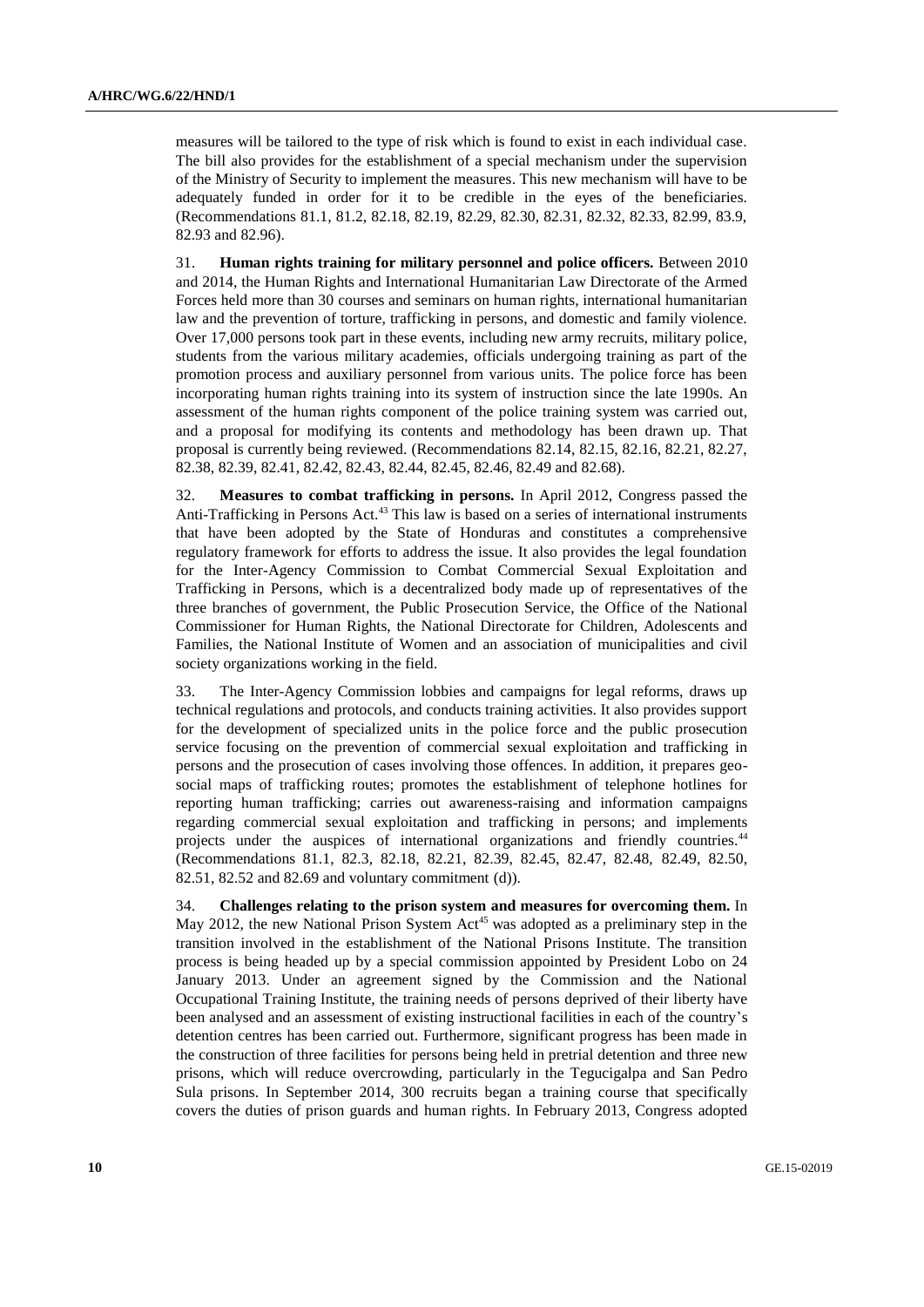the Clemency Act,<sup>46</sup> which updates the regulations on eligibility for presidential pardons, the requirements that must be met and the procedures for processing pardon applications. (Recommendations 81.1 and 82.53).

35. **Prevention of torture.** The National Committee for the Prevention of Torture and Cruel, Inhuman or Degrading Treatment was founded on 17 September 2010 when President Lobo swore in the representatives nominated by the legislative and executive branches of government and civil society. In so doing, and thanks to the work of the Ministry of Human Rights, Justice, Governance and Decentralization, the State of Honduras has fulfilled the commitments it assumed upon signing the Convention against Torture and Other Cruel, Inhuman or Degrading Treatment or Punishment and, in particular, the Optional Protocol to that Convention, which calls for the establishment of a national preventive mechanism.<sup>47</sup> Since that time, the Committee has consolidated its position as an independent, permanent national body with administrative, technical and budgetary autonomy.<sup>48</sup> Thanks to the monitoring and training activities conducted by the Committee and its performance in processing complaints and issuing recommendations, both the public sector and civil society now view the Committee as the lead agency for issues relating to prisons and the prevention of torture. In 2014 alone, the Committee made over 200 visits (most of them unannounced) to various places of detention, such as jails, police stations, juvenile offender correctional facilities and psychiatric hospitals. The Committee has also provided training for justice officials, police officers, military personnel, staff of non-governmental organizations and persons deprived of their liberty. As part of its training activities, the Committee has introduced a number of innovations, including a recently launched effort to lay the groundwork for the implementation of the Istanbul Protocol in Honduras.<sup>49</sup> (Recommendations 82.25, 82.27 and 82.111).

36. **The judicial branch of government.** The Council of the Judiciary and Judicial Staff was set up by virtue of the amendment of articles 313 and 317 of the Constitution in order to establish the legal basis for the creation of an independent body to provide judicial oversight and in order to separate administrative activities from judicial matters as such.<sup>50</sup> The law under which the Council was established was adopted by Congress in November  $2011$ ,<sup>51</sup> and Council members took up their posts in October 2013. The reporting period was marked by a number of other achievements, such as the creation of the Tegucigalpa Centre for the Realization and Protection of Women's Rights Pilot Project, whose objective is to improve the coordination and integration of services for victims of domestic violence and violence within the family; outreach programmes providing the services of judicial assistants and mobile magistrates' courts to extend access to justice to marginal groups and communities in isolated regions; and the launch of a public information office and web portal whose compliance with the applicable legal requirements was recognized by the Public Information Institute in  $2013.^{52}$  In addition, a gender affairs unit was set up in the judicial branch in September 2010 and has been tasked with mainstreaming a gender perspective into all administrative and judicial processes of this branch of government. Together with the Judicial Training College, the unit is responsible for raising awareness of the gender perspective among officials and training them how to apply that perspective in their day-to-day activities.<sup>53</sup> (Recommendations 81.1, 82.15, 82.68, 82.54, 82.55, 82.57, 82.59, 82.60, 82.61, 82.62, 82.70 and 82.71).

37. C**omprehensive reform of legislation covering children, families and women in the sphere of justice.** (Recommendations 81.1, 82.3, 82.4, 82.17, 82.18, 82.21, 82.24, 82.39, 82.40, 82.41, 82.42, 82.43, 82.44, 82.45, 82.46, 82.74, 82.75 and 83.6). In February 2013, Congress adopted far-reaching amendments to the Code on Children and Adolescents and the Family Code. These amendments have not only updated those codes, but also provide greater access to justice for children and women.<sup>54</sup> A number of recommendations made by the Committee on the Rights of the Child were taken into account in the formulation of the amendments to the Code on Children and Adolescents in order to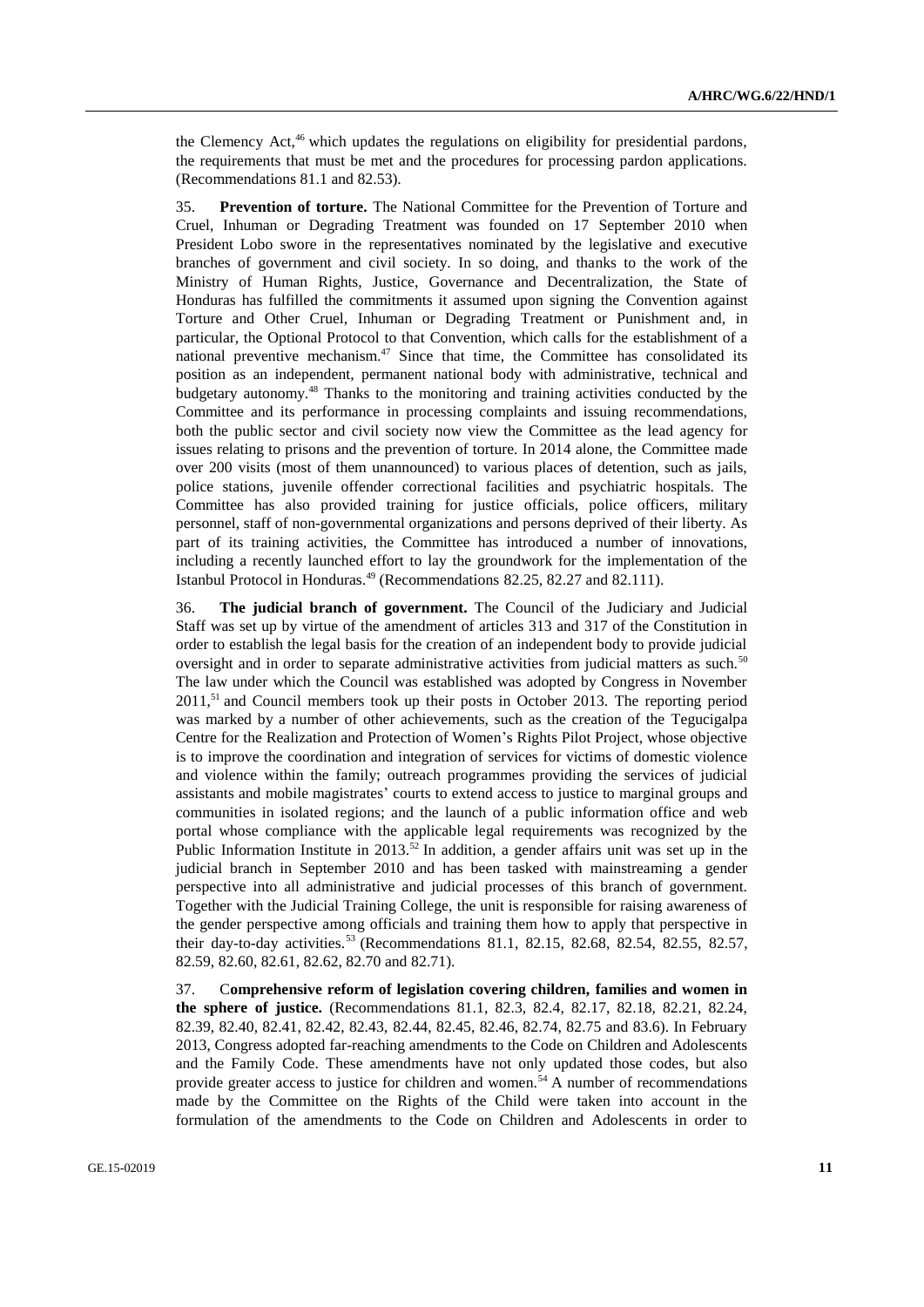strengthen child protection systems and restructure the juvenile justice system. The amendments to the Family Code are aimed at making adoptions more secure and improving the provisions on marriage and child maintenance payments. Definitions of the offences of sexual harassment and of emotional or physical child abuse were introduced into the Criminal Code. The Code of Criminal Procedure was also amended to make it possible for the public prosecutor to initiate proceedings in cases involving the offence of refusal to maintain an elderly family member. In addition, the Domestic Violence Act was amended to strengthen victims' rights.

38. Pursuant to the abovementioned amendments, in June 2014 the current Administration set up the National Directorate for Children, Adolescents and Families of the Ministry of Development and Social Inclusion to take the place of the now-defunct Honduran Institute for Children and the Family.<sup>55</sup> One of the main priorities for the National Directorate has been the juvenile justice system. Work is being carried out to upgrade the infrastructure of the system's custodial teaching facilities, the equipment in those facilities and the teaching methodologies used. Steps are also being taken to relaunch restorative justice programmes that make use of non-custodial measures.

#### **B. Democracy and participation**

39. **Expansion of participatory democracy.** In February 2011, articles 5 and 213 of the Constitution were amended to increase the number of matters on which the Honduran people may be consulted in plebiscites and referendums. The mechanism of popular or citizens' initiatives for the submission of bills to Congress was also established.<sup>56</sup> The provisions governing these measures are set forth in the Act on Public Participation Mechanisms of December 2012.<sup>57</sup> (Recommendations 81.1 and 82.60).

40. **Equal access to elective offices.** In 2012, the Elections and Political Organizations Act was amended to introduce a quota for the participation of female candidates; the quota was initially 40 per cent, for the 2012–2013 elections, and was subsequently raised to 50 per cent for the 2016–2017 primary and general elections.<sup>58</sup> (Recommendations 81.1, 82.3, 82.21 and 82.60).

41. **Establishment of due process safeguards in cases involving the dismissal of senior officials.** In January 2013, in response to recommendations issued by the Truth and Reconciliation Commission, Congress amended the Constitution to introduce the concept of impeachment proceedings.<sup>59</sup> Then, in March 2013, it passed the Specialized Impeachment Act to govern the new process more effectively.<sup>60</sup> (Recommendations 81.1 and 82.82).

42. **Strengthening the rights to freedom of association and access to public service.** In April 2011, Congress adopted the Special Act on the Promotion of Non-governmental Organizations for Development.<sup>61</sup> The Act, which is the first to give effect to the right to freedom of association as defined in article 78 of the Constitution, enhances the legal certainty of non-profit organizations, associations and foundations and defines their rights and obligations. June 2012 saw the entry into force of the Municipal Administration Employment Act, which focuses on the establishment of a civil service system at the local government level.<sup>62</sup> In December 2013, the *Patronato* and Community Associations Act was adopted to govern the activities of neighbourhood and residential associations.<sup>63</sup> The Act gives effect to the right to freedom of association at the departmental, municipal and neighbourhood levels,<sup>64</sup> as provided for in article 302 of the Constitution, and is designed to help foster self-governance. (Recommendation 81.1).

43. **Access to information and the protection of private data.** During the reporting period, the Public Information Institute has been further strengthened. The Institute has succeeded in establishing a network of public information officers that encompasses all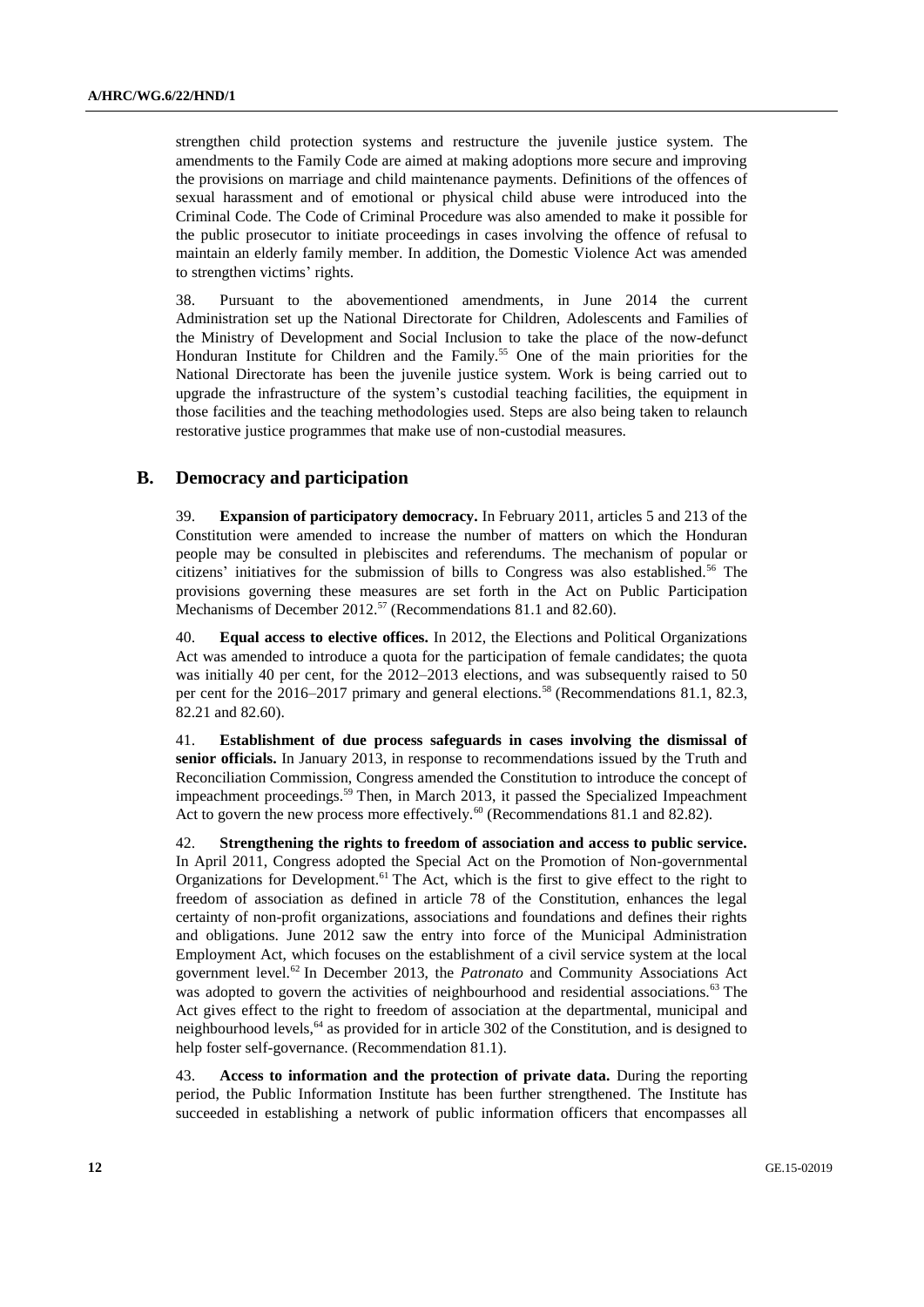central and local government institutions. The officers receive ongoing training and support in their work and represent the front line for citizens requiring guidance or wishing to submit petitions. Since 2010, the total number of requests received by these officers has been in excess of 2,000 per year.<sup>65</sup> In 2012 alone, they handled 2,836 cases, of which 2,596 (92 per cent) were resolved successfully.<sup>66</sup> If requests for access to public information cannot be granted at this level, the Institute steps in and assists petitioners to file requests for supervisory reviews. The Institute also plays a very active role in disseminating information about the Transparency and Access to Public Information Act and about Organization of American States and United Nations anti-corruption conventions. In addition, it conducts activities designed to raise awareness among public officials, civil society organizations, university students and trainee teachers. Between 2010 and 2014, more than 8,000 people received training each year, with the figure reaching 12,827 in 2013 alone. As to the protection of private data, in January 2013 Congress amended article 182 of the Constitution to include the remedy of *habeas data* as a mechanism for the protection of private data and the rights to honour, privacy and self-image.<sup>67</sup> (Recommendations 81.1, 81.3, 82.91, 82.92 and 82.93).

44. Promotion of freedom of expression and freedom of the press in alternative and community sectors. The last two Administrations have endeavoured to promote alternative forms of expression. As a result of their efforts, there are now 22 community radio stations in the country that are run by non-governmental organizations, churches, universities, community associations and indigenous and Afro-Honduran organizations. The Miskito people alone have been assigned five radio frequencies. There are also two community television channels, one for the Garifuna people and one for the Miskito people. (Recommendation 81.3 and voluntary commitment (b)).

### **C. Development and equity**

#### **1. Economic, social and cultural rights and the fight against poverty**

45. **Social policies and programmes.** (Recommendations 81.1, 82.18, 82.102 and 82.103). The main objective of the social protection policy adopted in March  $2012^{68}$  is to take a phased, progressive approach to the creation of social conditions conducive to personal and collective well-being. It represents a deliberate extension of efforts begun under earlier Administrations<sup>69</sup> and, as such, is akin to a State policy, inasmuch as it is intended to transcend specific presidential terms. The policy is aligned with national and international human rights standards and has been endowed with a specific legal framework by the Framework Act on Public Social Policies of April 2011, <sup>70</sup> which specifies the principles, bodies, resources and forums for public participation that are to be involved in the formulation and implementation of social policies. This law also provides that the implementation and monitoring of such policies is the designated task of a specific highlevel executive body, the Ministry of Social Development, which was established in 2010.

46. Initiatives launched within this policy framework include the "*Bono 10 Mil*" Presidential Programme on Health, Education and Nutrition,<sup>71</sup> which grants cash transfers to households on the condition that shared responsibilities in the areas of health, education and nutrition are fulfilled by programme beneficiaries. This initiative has been implemented under the last two Administrations.<sup>72</sup> Under the present Administration, the Better Life Programme provided housing improvements that contribute to more healthful living conditions (such as water filters, latrines, environmentally friendly heaters, cement floors, water storage tanks and roofs) to more than 47,000 families in 2014. Support for microenterprises and family farms has helped to generate more than 24,000 income streams in 2014 alone, with a majority of the beneficiaries being women who have set up family or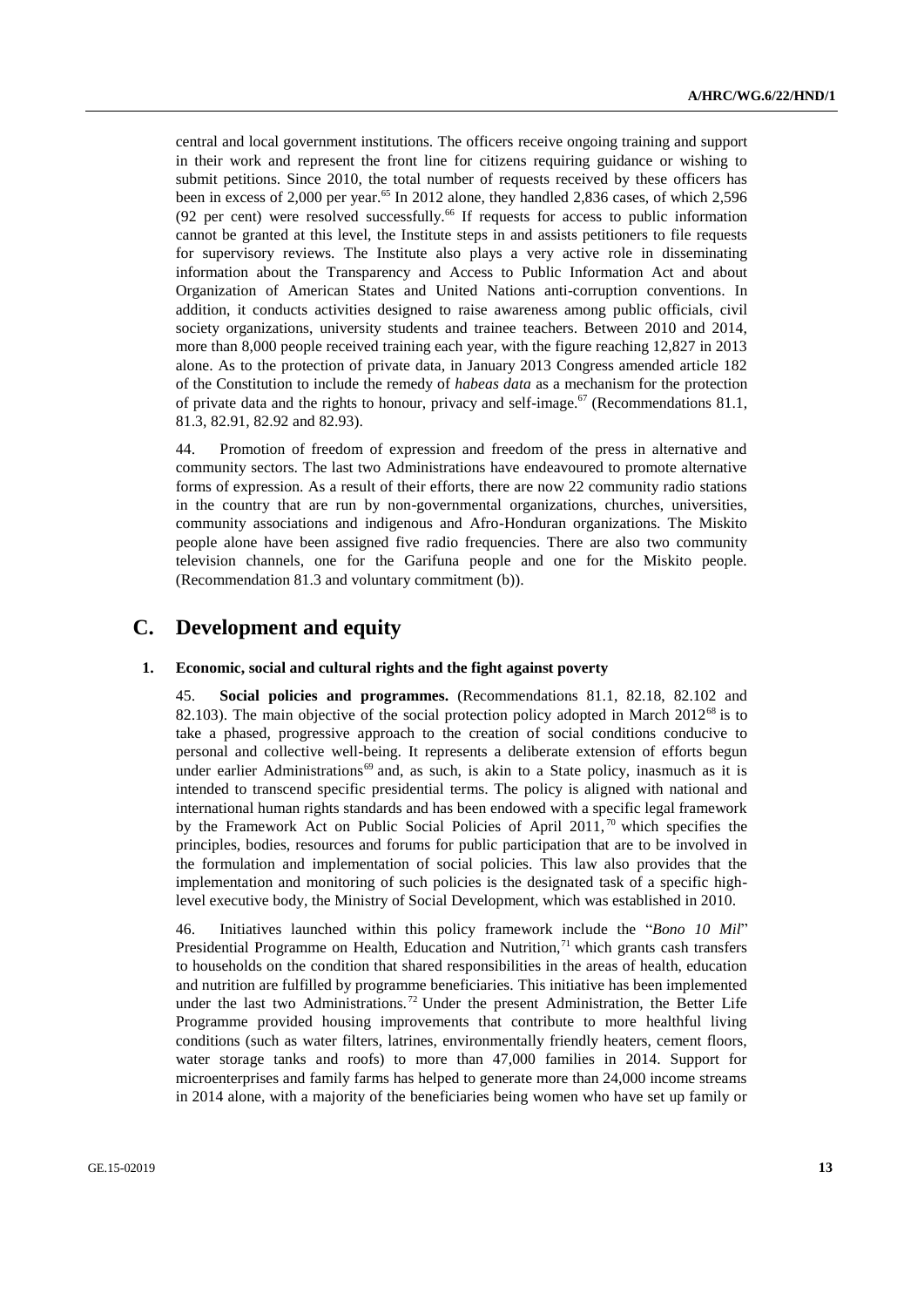community food gardens or microenterprises that produce staple foodstuffs. In 2012, the Public Policy for Comprehensive Early Childhood Development was adopted.<sup>73</sup>

47. **Agrarian reform.** Since 2010, the preceding and current Administrations have not only promoted and endorsed two agreements between peasant organizations and large-scale agricultural exporters but have also taken steps to improve the security situation in the Lower Aguán Valley. The first agreement was signed on 23 April 2010 and the second on 17 June 2011. The Movimiento Unificado Campesino del Aguán (Unified Peasant Movement of the Aguán) and the Movimiento Auténtico Reivindicador Campesino del Aguán (Peasant Land Reclamation Movement of the Aguán), which represent more than 3,500 families, have entered into these agreements. In support of this process, Congress authorized the State to act as guarantor for private bank loans to the two movements to enable them to buy land owned by one of the agricultural export companies.<sup>74</sup> The action of the State has paved the way for an orderly process that does not impair the farms' production performance and thereby averts failures to meet export commitments which, in the long run, would have created a situation in which households whose incomes are dependent on investment in the sector would have been pushed into poverty.

48. The National Agrarian Institute has adopted broad measures to uphold the right to an adequate standard of living in the rural sector, including: (i) granting legal personality to 1,369 peasant enterprises (in 2012, 654 enterprises were awarded that status and/or had their status modified, the highest number since 2007); (ii) supporting the organization of 691 rural savings and credit cooperatives, with a total of 8,292 beneficiaries, of whom 2,488 (30 per cent) have been women; (iii) awarding 872,578.77 hectares of State-owned land in 2013 to landless peasants in the associative agrarian sector, individual producers who have been farming the land for many years, and indigenous and Afro-Honduran communities, particularly those based in the Río Plátano Biosphere Reserve. The Miskito people received 703,838 hectares of that land.<sup>75</sup> (Recommendation 83.12).

49. **Employment policies, programmes and challenges.** In order to create opportunities to enhance the standard of living of the many Hondurans who find it necessary to work in the informal economy,<sup>76</sup> the Government has advanced public policies designed to create jobs in the formal sector and to improve conditions for informal-sector workers. In this connection, in November 2010 Congress adopted the National Hourly Employment Programme Act, $^{77}$  which is implemented by the Ministry of Labour and Social Security. Given its success, this programme ran throughout the last Administration's term of office and has been continued by the current Administration. Since 2014, this programme has been backstopped by the Hourly Employment Act.<sup>78</sup> The programme generated 177,369 new jobs during its initial phase and has created 53,339 more in the second phase without displacing any permanent workers. It has ensured the protection for hourly workers under a scheme that is aligned with the ILO conventions ratified by Honduras and that gives them social security coverage and priority consideration for permanent positions that open up in their workplace.

50. In addition, since 2014, President Hernández has partnered with the private sector to promote the *Con Chamba Vivís Mejor* (Life is better with a job) Programme, which is geared towards young people who are neither studying nor working and who lack the work experience needed to be considered in normal recruitment processes. Under the programme, which has already created 33,254 new jobs in 2014, the Government pays half the minimum wage for these workers for up to three months. In January 2014, the Act on Protection, Benefits and Regularization of Informal Activities was adopted.<sup>79</sup> A national minimum wage has also been approved for 2014–2015.<sup>80</sup> (Recommendation 81.1).

51. **Strengthening social security.** On the basis of the Constitution and international human rights instruments, the executive branch has submitted the Framework Bill on the Social Protection System for a Better Life to Congress. The purpose of the initiative is to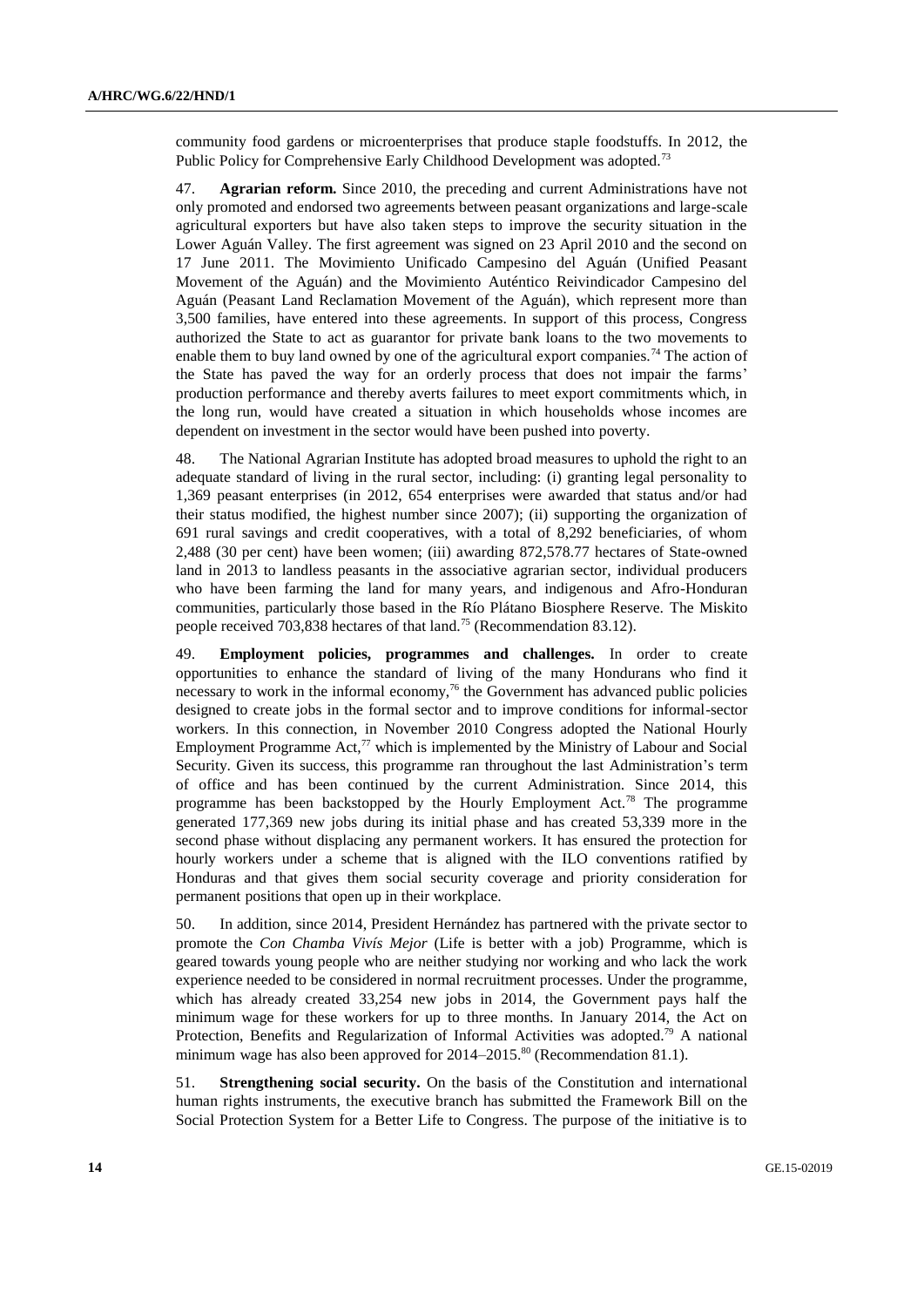provide the population with comprehensive health-care coverage and to universalize social security by organizing and coordinating both contributory and non-contributory official, private, mixed and community-based social welfare, social security and health services on the basis of an integrated governance structure and funding scheme.<sup>81</sup> Congress has held consultations on the content of the bill with all sectors concerned with a view to its passage in 2015. (Recommendations 81.1, 82.102, 82.103 and 82.104).

52. **Advances in health care.** During the reporting period, the national health plans for 2010-2014 and 2014–2018 have been implemented. The plans take into account the United Nations Millennium Development Goals, which Honduras is committed to attaining. It should be noted, in that regard, that Honduras has achieved immunization coverage of close to 100 per cent for children of the appropriate ages. For example, the rate of coverage stands at 99 per cent for the BCG vaccine, 95 per cent for pentavalent (type 3), 96 per cent for the oral polio vaccine (type 3) and 88 per cent for the measles/mumps/rubella vaccine.<sup>82</sup> In January 2014, in a further step in line with best practices for immunization programmes, Congress adopted the Vaccines Act, $^{83}$  which provides a legal foundation for children's right to be vaccinated and the duty of parents and the State to give effect to that right. (Recommendation 82.104).

53. **Legislative advances to promote the right to health.** In January 2013, Congress amended article 145 of the Constitution to include the right to water and sanitation, stipulating that the use of water resources must be equitable and sustainable and that priority should be placed on human consumption.<sup>84</sup> Legislative achievements include: in June 2010, Congress passed the Specialized Tobacco Control Act;<sup>85</sup> September 2013 saw the adoption of the National Kidney Act, which regulates dialysis services more effectively;<sup>86</sup> in September 2013, the Breastfeeding Promotion and Protection Act<sup>87</sup> was passed; in January 2014, the Human Organ Donation and Transplantation Act,<sup>88</sup> which updates existing legislation in that area, was adopted; in May 2014, the Dengue Fever Prevention and Control Act<sup>89</sup> was passed; and, in July 2014, the Act Regulating the Sale of Agricultural Products of Varying Degrees of Toxicity<sup>90</sup> was promulgated. (Recommendation 81.1).

54. **Reforms that place greater emphasis on education.** (Recommendation 82.102). In line with the views expressed by the United Nations Educational, Scientific and Cultural Organization (UNESCO), $91$  expanding the coverage of the third cycle of primary education and of secondary education has been and is a priority for the last and present Administrations and should remain so for future ones. As a sign of that national commitment, in January 2012, Congress amended article 171 of the Constitution to redefine the length and cycles of free, public compulsory education. The length of the period of instruction was set at one year for the preschool level, nine years for the primary level and from two to three years (depending on the course of study) for the secondary level.<sup>92</sup>

55. January 2012 also saw the adoption of the Basic Education Act.<sup>93</sup> The main objectives of this law are to base the country's educational activities on the human right to education and to foster the participation of the school community, which is understood to comprise all parties with a direct interest in ensuring that the schools are run properly, including parents and community leaders. Between 2013 and 2014, the executive branch promulgated more than 20 implementing regulations for a series of provisions contained in the Act. The educational reform process has been buttressed by other legislation, including the State Education and Community Participation Act, passed in April 2011,<sup>94</sup> and the Educational Quality and Equity Assessment, Accreditation and Certification Act, adopted in December 2013.<sup>9</sup>

56. **Other achievements in the area of education.** Under the last two Administrations there have been several developments that give cause for optimism, including: (i) the completion of at least 200 school days in the public education system during the 2013 and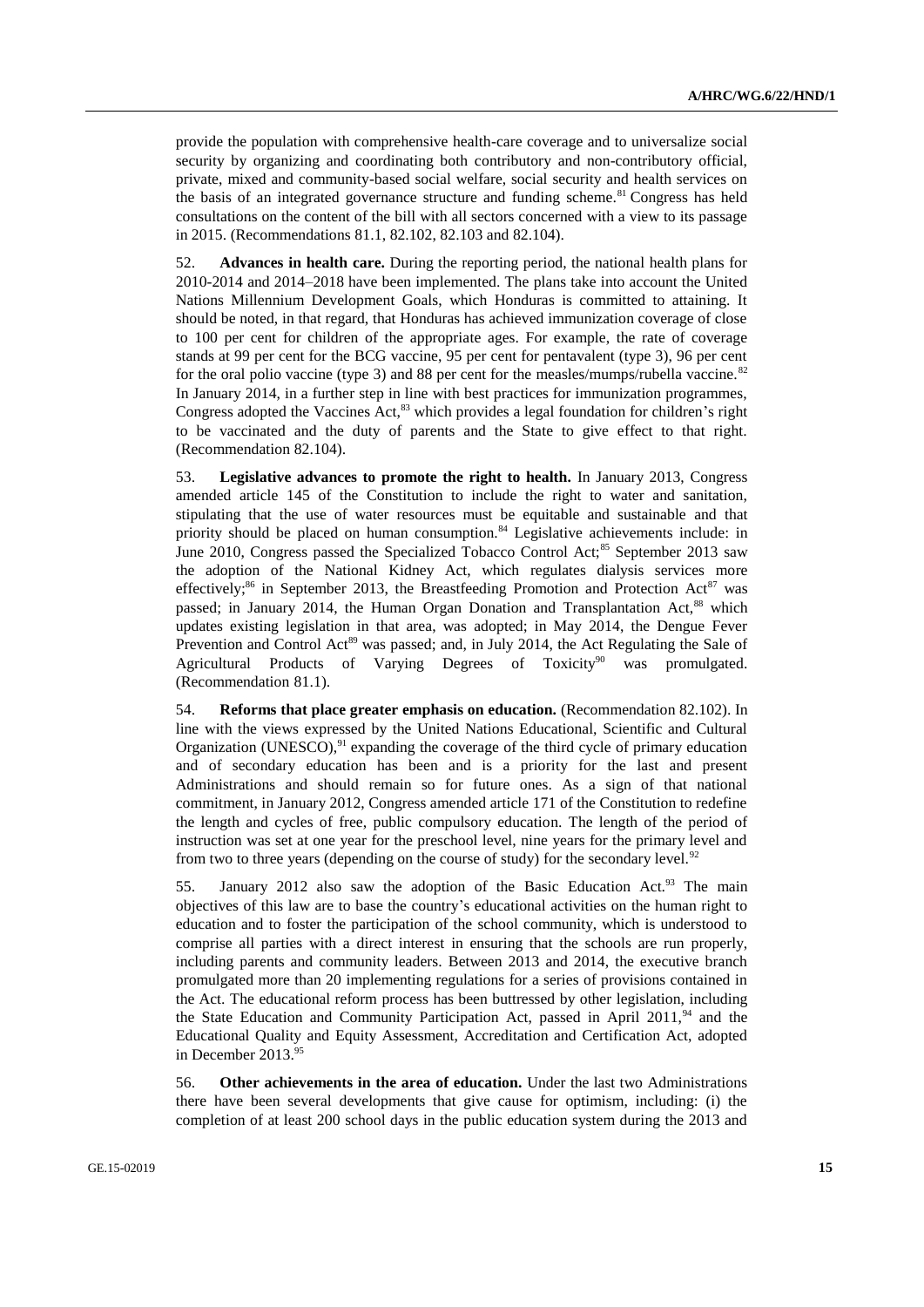2014 academic years. This achievement is particularly significant in view of the fact that, between 2000 and 2004, for instance, the average number of school days per year was  $141;^{96}$  (ii) the sitting of national academic performance tests in Spanish and mathematics by first- to ninth-grade students for two consecutive years (2012 and 2013); (iii) the launch of the first general assessment of teaching performance in Honduras, which made it possible to test first- to ninth-grade teachers on their knowledge of Spanish, mathematics and teaching methods; (iv) the strengthening and consolidation of the school meals programme, which covers 96.64 per cent of public preschool and primary-school pupils throughout the country; and (v) the reintroduction of a governance structure and the administrative reorganization of the public education system.

57. Intercultural bilingual education for indigenous and Afro-Honduran students continues to be strengthened in 1,128 preschools and primary schools in 15 of the country's 18 departments. In 2013, the Intercultural Multilingual Education Department of the Ministry of Education was established and tasked upgrading the administrative structures of the education sector.<sup>97</sup> (Recommendations 81.1, 82.11, 82.18 and 82.107).

58. **Environmental initiatives.** In January 2014, Congress adopted the Climate Change Act,<sup>98</sup> which provides continuity to the efforts undertaken by Honduras since ratifying the United Nations Framework Convention on Climate Change in 1995 and formulating the National Climate Change Strategy, which was approved by the executive branch in 2010.<sup>99</sup> In 2010, the Ministry of Natural Resources and the Environment, working with the Pollution Control and Research Centre, established the Pollutant Release and Transfer Register<sup>100</sup> with the support of the United Nations Institute for Training and Research (UNITAR). The introduction of this register was made possible by the adoption of the Policy for the Environmentally Sound Management of Chemicals in Honduras<sup>101</sup> and the establishment of the Chemical Management Committee.<sup>102</sup> In addition, Congress ratified the International Tropical Timber Agreement<sup>103</sup> in May 2011 and the Gaborone amendment to the Convention on International Trade in Endangered Species of Wild Fauna and Flora in March 2012.<sup>104</sup> (Recommendation 81.1).

#### **2. Equality and non-discrimination: sectoral policies and laws adopted for the benefit of vulnerable groups**

59. February 2011 saw the adoption of the Roadmap for the Prevention and Eradication of the Worst Forms of Child Labour as the nation's policy on this issue.<sup>105</sup> The Roadmap is an action plan that outlines key objectives, outcomes, indicators, targets and strategies. It was drafted with the technical assistance of ILO and is based on consultations with numerous State institutions, non-governmental organizations, trade unions and Honduran business associations. The follow-up, monitoring and evaluation of its implementation is a responsibility that falls mainly to the Ministry of Labour and Social Security, with support from the National Commission for the Progressive Elimination of Child Labour<sup>106</sup> and the Inter-Agency Commission to Combat Commercial Sexual Exploitation and Trafficking in Persons. The overall goal of the Roadmap is to eliminate child labour by 2020. (Recommendations 81.1, 82.3, 82.4, 82.17, 82.18, 82.51, 82.52, 82.40, 82.44, 82.21, 82.39, 82.45, 82.47, 82.48, 82.49 and 82.50).

60. The Gender Equality and Equity Plan for 2010–2022, which is the second of its kind, was adopted in July 2010 and constitutes the national policy on women's issues.<sup>107</sup> Its formulation was headed up by the National Institute for Women and involved national consultations with central government bodies, municipal councils and civil society organizations, particularly women's associations. International cooperation was also made available for this purpose. Under this plan, all government agencies are called upon to coordinate their efforts to reach the stated policy objectives and to allocate technical and financial resources for that purpose. A highly significant step forward in its implementation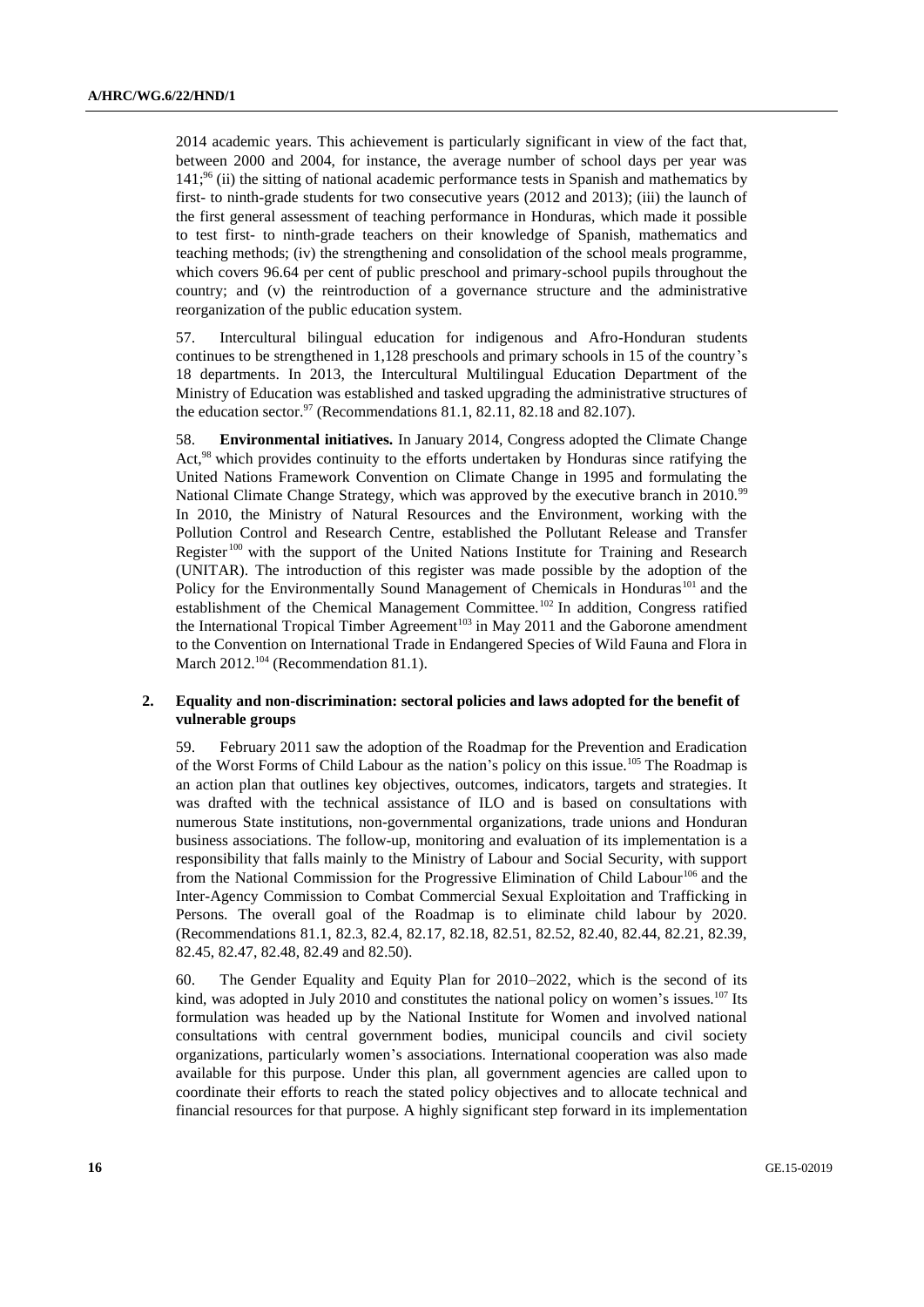has been the establishment of municipal women's offices tasked with drawing up and implementing local gender policies in the country's 298 municipalities. (Recommendations 81.1, 82.3, 82.9, 82.11, 82.18, 82.21, 82.37, 82.38, 82.39, 82.41, 82.42, 82.43, 82.44, 82.45 and 82.46).

61. **Advances in the protection of persons with disabilities.** The Public Policy on the Rights and Social Inclusion of Persons with Disabilities in Honduras<sup>108</sup> was adopted in May 2013. Its formulation and implementation were entrusted to the Department for Older Persons and Persons with Disabilities.<sup>109</sup> The policy was formulated with the support of the most representative organizations in the sector and is to remain in effect for nine years. In June 2013, Congress adopted the Comprehensive Services and Inclusion of Persons with Disabilities Act.<sup>110</sup> The adoption of the Honduran Sign Language Act in January 2014 was also a very important step forward in providing deaf persons with access to education, communication and the enjoyment of their other rights under conditions of complete equality.<sup>111</sup> (Recommendations 81.1 and 82.18).

62. **Creation of a specific institutional framework for indigenous and Afro-Honduran peoples.** During the reporting period, and for the first time ever in Honduras, a specific and permanent institutional framework was established to respond to the needs and problems of the nine indigenous and Afro-Honduran peoples in the country, initially through the Ministry of Indigenous and Afro-Honduran Peoples (2010–2014) and, since 2014, through the Department of Indigenous and Afro-Honduran Peoples, which has maintained the cultural and development programmes begun by its predecessor.<sup>112</sup> This framework has served as a basis for efforts to facilitate and coordinate initiatives such as the National Plan to Combat Racism and Racial Discrimination for 2014–2022; the Political Agenda of Indigenous and Afro-Honduran Women, the Inter-Agency Commission to Prevent Spearfishing;<sup>113</sup> an evaluation of compliance with ILO Convention No. 169; and dozens of projects related to agriculture, access roads, water supply and sewerage systems, community services, productive development and the environment.<sup>114</sup> (Recommendations 81.1, 82.11, 82.106, 82.107 and 82.108).

63. **Priority measures for the lesbian, gay, bisexual and transgender (LGBT) community.** In 2015, as part of the ongoing dialogue between the Ministry of Human Rights, Justice, Governance and Decentralization and members of sexual minorities, priority has been given to the implementation of 20 activities under the National Human Rights Plan that focus on this community. These range from proposals for legal reforms aimed at discouraging discrimination to awareness-raising among public officials, subsidies for training programmes run by relevant organizations and the submission of periodic reports on progress made in this area by government ministries. (Recommendations 81.1, 82.18, 83.4 and 83.8).

64. **Legislation and action to protect migrant children and adults.** Since October 2011, security concerns, the search for economic opportunities and hopes of family reunification have led to a dramatic increase in the flow of unaccompanied child migrants from El Salvador, Guatemala and Honduras to the United States of America. This culminated in a humanitarian crisis in 2014. <sup>115</sup> In July 2014, the President issued an emergency decree that framed a comprehensive response to the issue and provided for the coordination of the work of all the relevant State institutions under the leadership of the National Directorate for Children, Adolescents and Families. <sup>116</sup> He also established the Child Migrant Task Force, a committee composed of various agencies which is coordinated by the First Lady. The Task Force has worked on the ground in detention and reception centres in the United States and Mexico in order to gather first-hand information on the situation of these children and their families, which tend to be headed by single mothers. (Recommendations 81.1, 82.102, 82.109 and 82.110).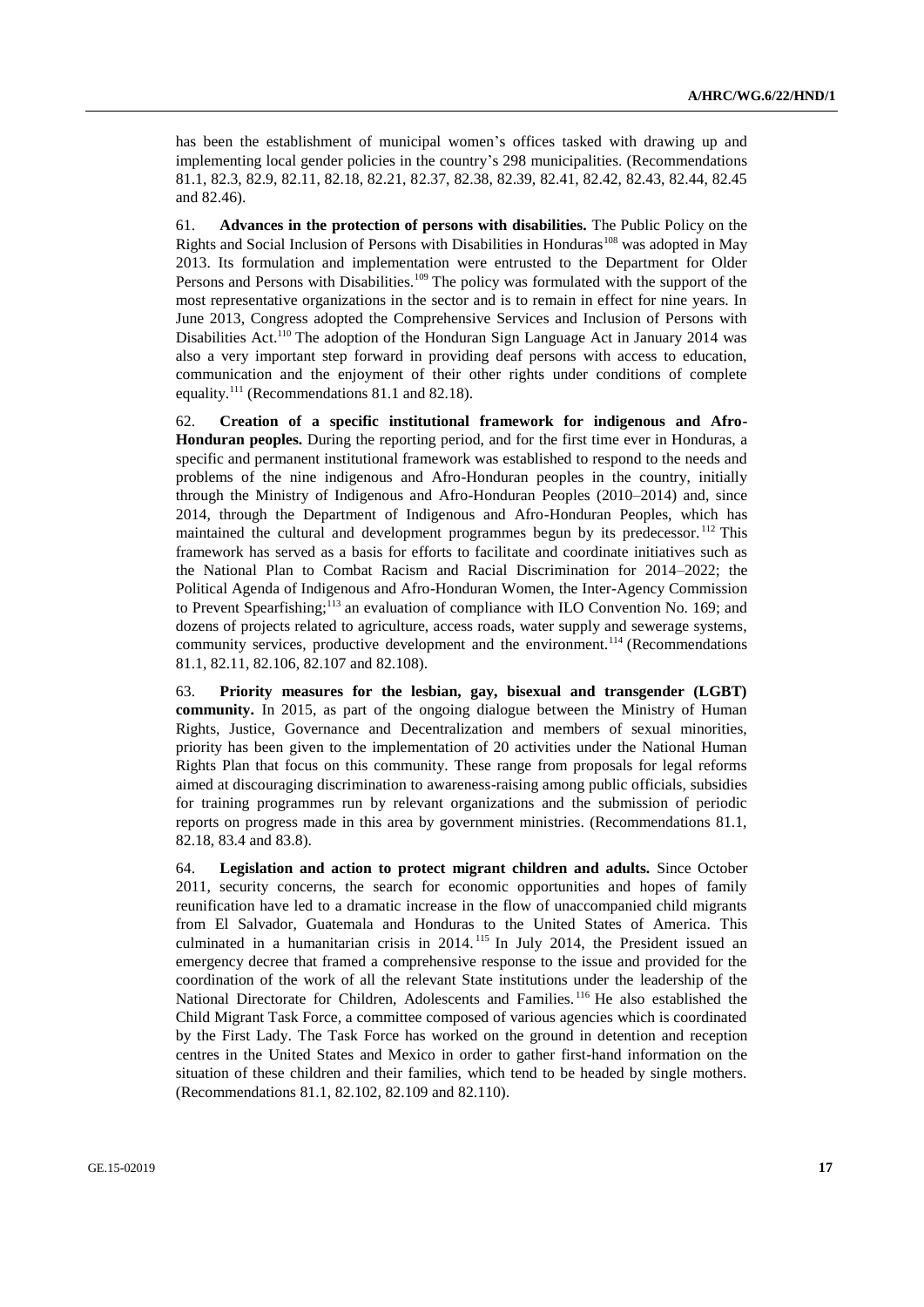# **IV. Follow-up to the recommendations and/or voluntary commitments made in the first round of the universal periodic review**

65. Honduras has established a follow-up mechanism whose implementation has been headed up by the Ministry of Human Rights, Justice, Governance and Decentralization. In February 2013, it submitted a voluntary mid-term report which assessed the country's level of compliance, recommendation by recommendation (see annex). In addition, the reader will have noted that many of the paragraphs in this report contain references to specific recommendations to which a measure or set of measures pertains. (These numbers refer to numbered paragraphs in the report of the Working Group on the Universal Periodic Review to the Human Rights Council (A/HRC/16/10)). As can be seen from the Public Policy and National Plan on Human Rights and from the December 2014 progress report (see annex), these measures have been specifically structured on the basis of the recommendations made in the first cycle of the universal periodic review and the observations of permanent bodies, treaty bodies and thematic mechanisms in both the universal and inter-American systems for the protection of human rights.

# **V. National initiatives and commitments**

66. Honduras recognizes and welcomes the fact that the universal periodic review, as a cooperative process, offers an invaluable forum for dialogue with civil society and the international community, along with an opportunity to generate an internal debate on concrete measures that can improve the human rights situation in the country. To that end, Honduras stands ready to upgrade its ongoing follow-up to the universal periodic review and to improve the human rights situation in the country.

67. With that in mind, efforts are under way to establish a human rights observatory. A standing group of officials from numerous institutions has been set up and tasked with handling the various reports that the State needs to prepare in order to fulfil its international commitments. The group will be given official standing by executive decree. In addition, work will soon begin on the creation of a monitoring and evaluation system whose core components will be the indicators used in the Public Policy and National Plan on Human Rights and the international standards established by specialized agencies and treaty bodies. This follow-up mechanism will be backstopped by a permanent agency that will engage in dialogue and consultation with civil society on matters pertaining to human rights. The members, structure and activities of this body will be defined in agreement with relevant organizations.

# **VI. Expectations of Honduras in terms of technical assistance**

68. Honduras is grateful for the technical and financial assistance in the field of human rights received from friendly countries and from agencies in the international and regional human rights systems. It is with trust in that continued support and its steadfast commitment to make the required national effort that, in relation to the mechanisms and resources that may be available in connection with the universal periodic review, Honduras requests support in launching the following initiatives: (i) establishing a process for ensuring ongoing follow-up to the universal periodic review and a dialogue with civil society on human rights issues; (ii) setting up an office of the United Nations High Commissioner for Human Rights in Honduras; (iii) implementing the national mechanism for the protection of human rights defenders, social communicators, journalists, lawyers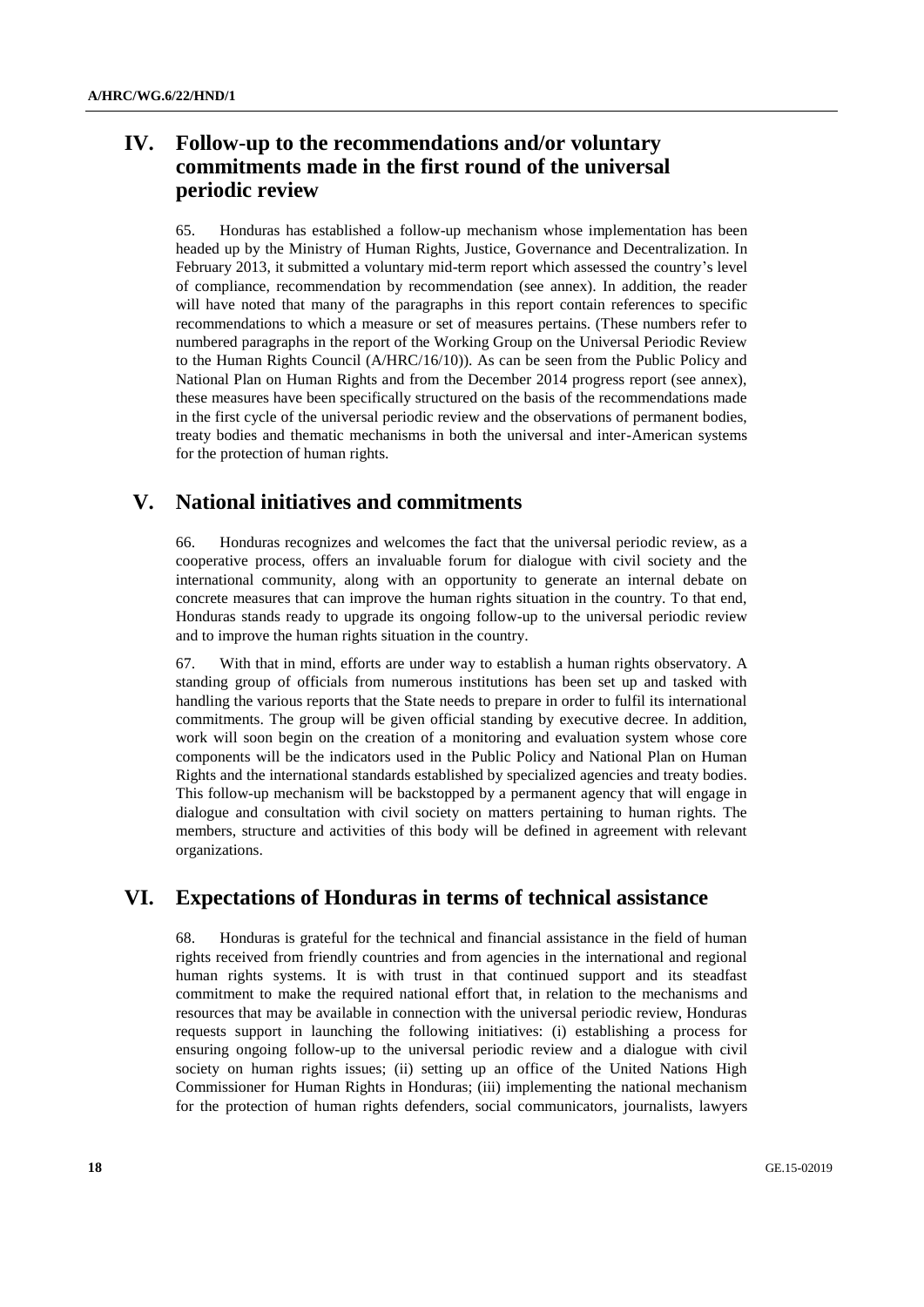and justice officials that is in the process of being established under a law passed by Congress; (iv) setting up transparent systems, in line with the principle of judicial independence, for the recruitment, evaluation and discipline of court and administrative staff within the judicial branch and participatory systems for civil society oversight of the judiciary; and (vi) strengthening the Office of the National Commissioner for Human Rights as the lead national human rights institution.

### **VII. Overview**

69. This report illustrates that, particularly under the last two Administrations, Honduras has made a serious effort to overcome the human rights challenges which it found itself facing in 2010. Improvements have been made in the overall security situation, action is being taken on a systematic basis to address socioeconomic issues and, for the first time in its history, the country has a public policy and national plan on human rights. Nevertheless, most of the human rights challenges and constraints currently faced by Honduras stem, on the one hand, from the structural issues of poverty, inequality and inequity which undermine its population's enjoyment of economic, social and cultural rights, in particular, and, on the other, from the region-wide increase in violence, which has outstripped the institutional capacity of the countries of the region to prosecute offences, resulting in impunity and impairing the enjoyment of civil rights. Even though the preceding and present Administrations have made a determined effort to meet these challenges, it has to be understood that nothing less than a sustained commitment in the medium and long terms, with the unstinting support of all political and social forces and the backing of the international community, will enable Honduras to fulfil the objective set out in its national vision and plan: a country whose population is educated, healthy, safe, free of extreme poverty and violence, and able to pursue the country's development within a democratic framework.

#### *Notes*

1 Sobre el proceso electoral de 2013 en Honduras puede verse: Misión de Observación Electoral de la Unión Europea en Honduras. Elecciones Generales – 24 de noviembre de 2013*. Declaración preliminar: una votación y recuento transparentes tras una campaña opaca y desigual*. Tegucigalpa, 26 de noviembre de 2013. Además, la Organización de Estados Americanos (OEA) reconoció el buen funcionamiento del sistema integrado de escrutinio y divulgación electoral (SIEDE), sobre el cual la Secretaría de Asuntos Políticos y la Misión de la OEA habían realizado auditorías técnicas y recomendaciones. Véase: OEA. Secretaría de Asuntos Políticos (SAP). Departamento para la Cooperación y Observación Electoral (DECO). *Informe final auditoría para la verificación de la calidad y transparencia en el funcionamiento del sistema integrado de escrutinio y divulgación electoral (SIEDE) implementado por el Tribunal Supremo Electoral de Honduras para las elecciones generales del 24 de noviembre de 2013.* Tegucigalpa, 20 de noviembre de 2013; *Misión de la OEA en Honduras llama a esperar los resultados definitivos.* Tegucigalpa, 26 de noviembre de 2013. En: http://www.oas.org/es/sap/deco/moe/Honduras2013/default.asp Adicionalmente, de acuerdo al informe del consorcio Hagamos Democracia, el Partido Nacional tuvo representación en 96% de las MER, LIBRE en 97.9%, el Partido Liberal en 95.6% y el PAC en 72.5% de ellas. Hagamos Democracia. *Informe de Hagamos Democracia.* 24 de noviembre de 2013. Finalmente, puede verse también el *Comunicado de prensa de la delegación de alto nivel político del Centro Carter en las elecciones de Honduras.* 26 de noviembre 2013. En: https://www.cartercenter.org/news/pr/honduras-112613.html (sitios consultados el 26/11/2013).

<sup>2</sup> El Decreto No. 49-2012, de 17 de abril, introduce en el Código Penal el delito de desaparición forzada. Fue publicado en el diario oficial La Gaceta No. 32,873, el 16 de julio de 2012.

<sup>3</sup> El Decreto No. 22-2011, de 7 de marzo, reforma el tipo penal de tortura para adecuarlo a los estándares internacionales. Fue publicado el 19 de mayo de 2011 en el diario oficial La Gaceta No. 32,519.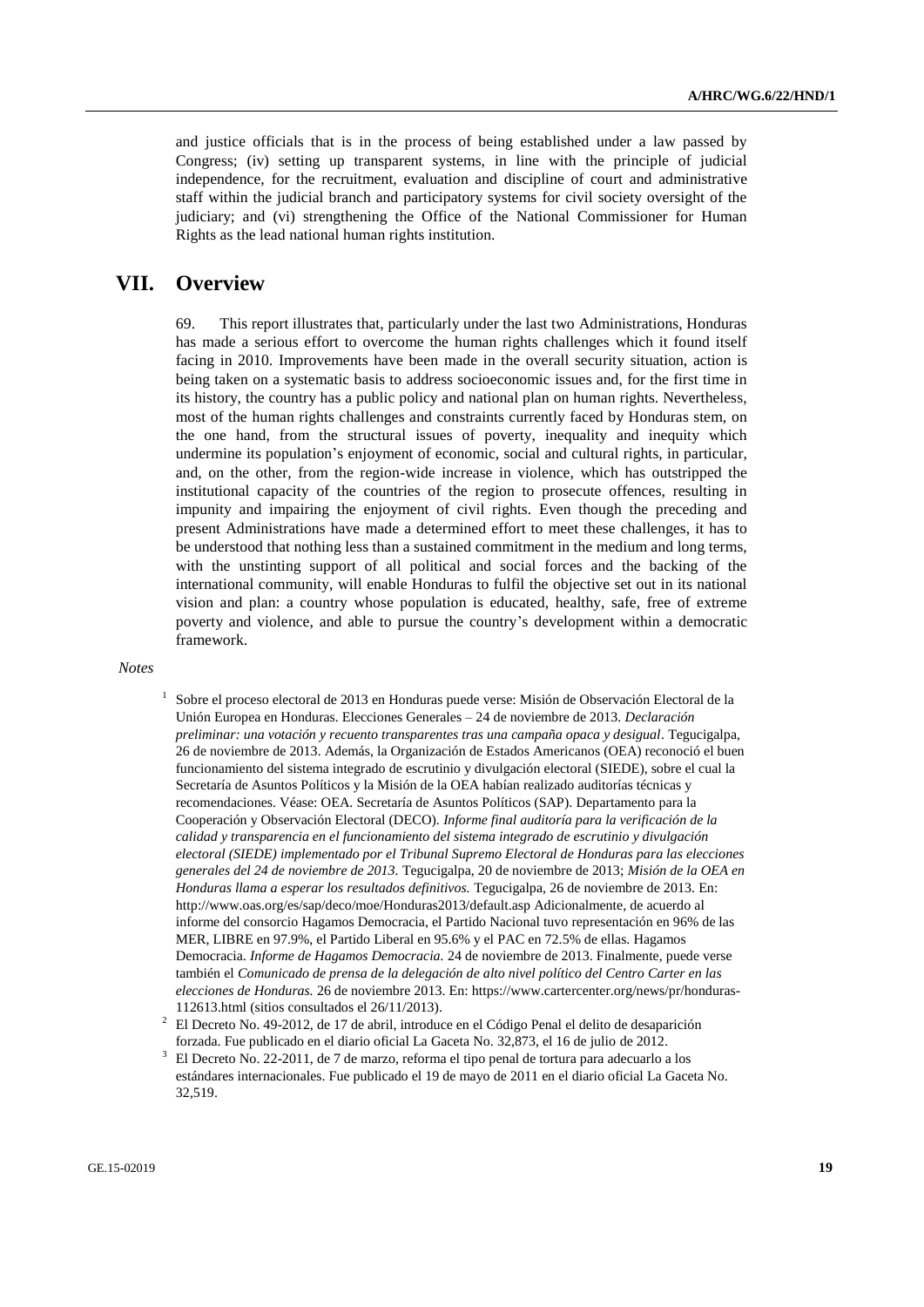- <sup>4</sup> La inclusión de la orientación sexual, la identidad de género y la pertenencia a pueblos indígenas y afrodescendientes como factores potenciales del tipo penal de discriminación, así como la creación del delito de incitación al odio por los mismos criterios, se produjo por reforma al Código Penal, mediante Decreto No. 23-2013, de 25 de febrero de 2013, publicado en el diario oficial La Gaceta No. 33,092, el 6 de abril de 2013.
- <sup>5</sup> La elección del nuevo Comisionado Nacional de los Derechos Humanos por el Congreso Nacional se registró mediante Decreto No. 18-2014, de 25 de marzo de 2014.
- <sup>6</sup> Luego de una evaluación especial en octubre de 2010 y un año de plazo para cumplir plenamente con los Principios de Paris, el Comisionado Nacional de los Derechos Humanos fue clasificado como institución con estatus "B" (sin cumplimiento pleno de los principios) por el órgano acreditante. International Coordinating Committee of National Institutions for the Promotion and Protection of Human Rights (ICC). *Chart of the Status of National Institutions.* Accreditation status as of 23 May 2014.
- <sup>7</sup> La Secretaría de Estado en los Despachos de Justicia y Derechos Humanos es creada a través de una reforma a la Ley General de la Administración Pública (Decreto 146-86), mediante el Decreto No. 177-2010, publicado en la edición 32,335 del diario oficial La Gaceta, el 30 de septiembre de 2010.
- <sup>8</sup> La fusión de las carteras ministeriales de derechos humanos e interior es autorizada por la *Ley para Optimizar la Administración Pública, Mejorar los Servicios a la Ciudadanía y Fortalecimiento de la Transparencia en el Gobierno*, aprobada mediante Decreto No. 266-2013, de 16 de diciembre de 2013, publicado en el diario oficial La Gaceta No. 33,336, de 23 de enero de 2014.
- <sup>9</sup> La *Unidad de Seguimiento a las Recomendaciones de la Comisión de la Verdad y la Reconciliación* fue creada el 8 de noviembre de 2011, mediante Decreto Ejecutivo No. PCM 071-2011.
- <sup>10</sup> La primera *Política Pública y Plan Nacional de Acción en Derechos Humanos* se aprobó el 22 de enero de 2013, mediante Decreto Ejecutivo No. PCM 003-2013, publicado en el diario oficial La Gaceta No. 33,073, el 12 de marzo de 2013.
- <sup>11</sup> La publicación de la sentencia del caso *Luna López vs. Honduras*, se realizó el 22 de agosto de 2014, en el diario oficial La Gaceta No. 33,512.
- <sup>12</sup> La señora esposa y los hijos del señor Carlos Luna López notificaron su decisión de no someterse al tratamiento psicológico que el Estado preparaba en cumplimiento de la sentencia de la Corte IDH, mediante nota dirigida al Procurador General de la República, en fecha 25 de marzo de 2014.
- <sup>13</sup> Con relación a la incorporación de los tratados o convenciones internacionales, los tres momentos que marca la Constitución de la República (art. 16) son, en su orden: (i) la aprobación, que realiza el Congreso Nacional sobre un texto que ya ha firmado el Poder Ejecutivo; (ii) la ratificación, que efectúa el Presidente de la República sobre el texto aprobado por el Congreso y; (iii) el canje o depósito del instrumento de ratificación, que lleva a cabo el Poder Ejecutivo ante el órgano designado por el tratado o convención. Las tres fases reflejan la voluntad del Estado por obligarse, pero la aprobación del Legislativo reviste particular importancia, por tratarse de un órgano colegiado que no participó en las negociaciones para la firma del instrumento.
- <sup>14</sup> Si bien el *Protocolo Facultativo de la Convención sobre los Derechos de las Personas con Discapacidad* se había aprobado por el Congreso Nacional mediante Decreto Legislativo No. 16- 2009, de 8 de febrero de 2009, el mismo no había podido depositarse debido a la crisis política de 2009 y la consecuente situación de Honduras ante la comunidad internacional.
- <sup>15</sup> La *Convención sobre Municiones en Racimo*, fue aprobada mediante Decreto No. 135- 2011, de 24 de agosto de 2011, publicado en el diario oficial La Gaceta No. 32,684, el 2 de diciembre de 2011.
- <sup>16</sup> La *Convención sobre el Estatuto de los Apátridas* fue aprobada por el Congreso Nacional mediante Decreto No. 94-2012 de 20 de junio de 2012.
- <sup>17</sup> *Convención para Reducir los Casos de Apatridia*, aprobada por el Congreso Nacional, a través del Decreto 102-2012 de 25 de julio de 2012.
- <sup>18</sup> La *Convención Relativa a la Lucha contra las Discriminaciones en la Esfera de la Enseñanza* fue aprobada por el Congreso Nacional mediante Decreto 40-2013, de 21 de marzo de 2013, publicado en el diario oficial La Gaceta No. 33,144, el 7 de junio de 2013. El depósito del instrumento de ratificación ante la UNESCO se produjo el 5 de septiembre de 2013.
- <sup>19</sup> Las reservas a la *Convención sobre el Estatuto de los Refugiados* fueron retiradas por el Congreso Nacional el 25 de febrero de 2013, mediante Decreto 20-2013, publicado en el diario oficial La Gaceta No. 33,092, el 6 de abril de 2013.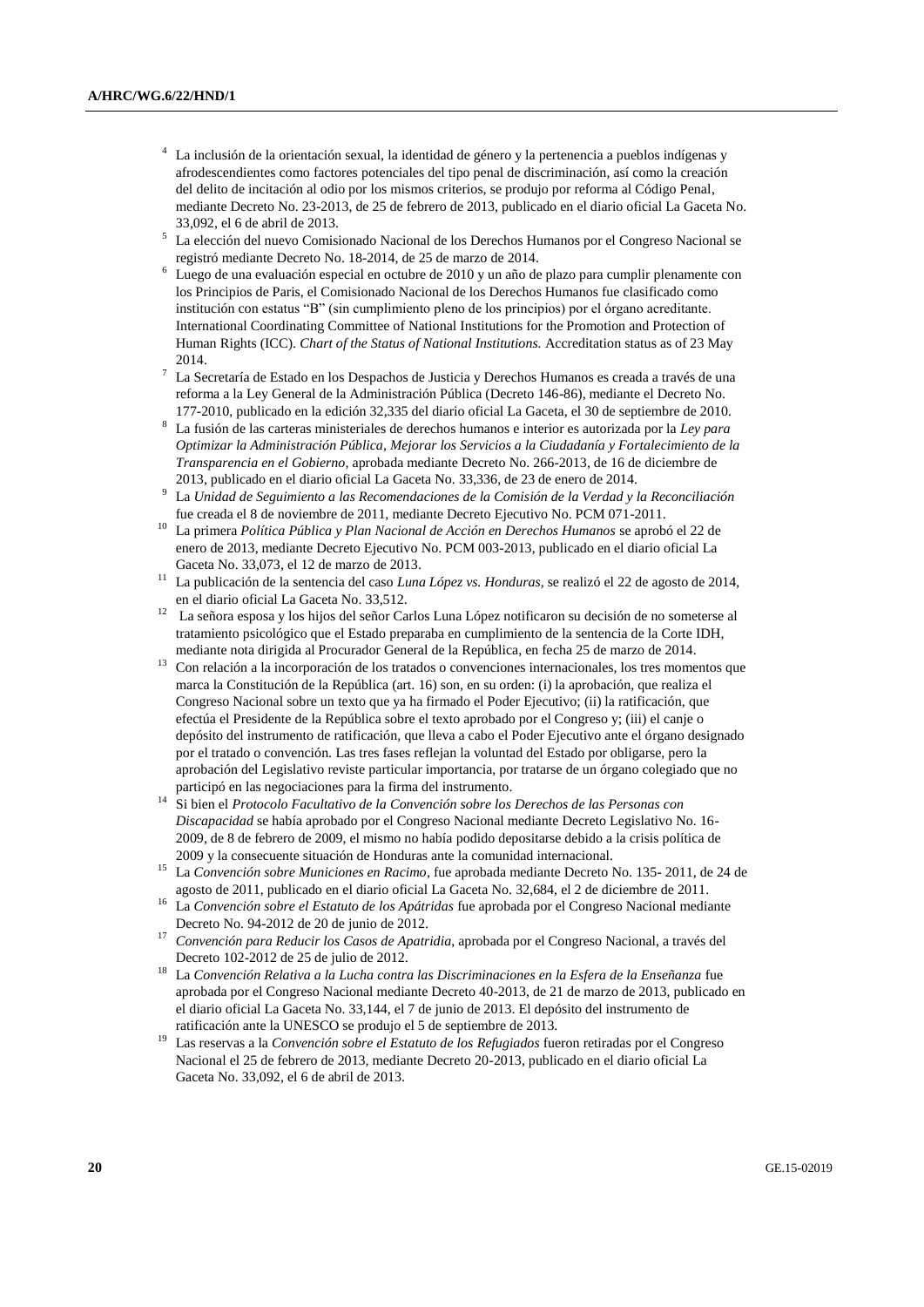- <sup>20</sup> *Convenio 144 de OIT, sobre la consulta tripartita para promover la aplicación de las normas internacionales del trabajo*, aprobado por el Congreso Nacional mediante Decreto 122-2011 de 29 de julio y publicado en el diario oficial La Gaceta No. 32,617 de 10 de septiembre de 2011.
- <sup>21</sup> La *Ley del Consejo Económico y Social*, aprobada mediante Decreto No. 292-2013, el 13 de enero de 2014, publicado en el diario oficial La Gaceta No. 33,392 de 29 de marzo de 2014.
- <sup>22</sup> Organización de los Estados Americanos (OEA). *Acta de depósito del instrumento de adhesión por parte del Gobierno de la República de Honduras del Protocolo a la Convención Americana sobre Derechos Humanos Relativo a la Abolición de la Pena de Muerte, adoptado en Asunción, Paraguay, el 8 de junio de 1990.*

*Acta de depósito del instrumento de adhesión por parte del Gobierno de Honduras del Protocolo Adicional a la Convención Americana sobre Derechos Humanos en Materia de Derechos Económicos, Sociales y Culturales "Protocolo de San Salvador", suscrito en San Salvador, El Salvador, el 17 de noviembre de 1988.*

*Acta de depósito del instrumento de adhesión por parte del Gobierno de la República de Honduras de la Convención Interamericana para la Eliminación de Todas las Formas de Discriminación contra las Personas con Discapacidad, suscrita en la Ciudad de Guatemala, Guatemala, el 7 de junio de 1999.*

Si bien los tres instrumentos se habían aprobado por el Congreso Nacional mediante Decretos Legislativos Nos. 5, 15 y 18-2009, de 8 de febrero de 2009 y publicados en el diario oficial La Gaceta No. 32,002, de 31 de agosto de 2009, respectivamente, los mismos no habían podido depositarse debido a la crisis política de 2009 y la consecuente suspensión de Honduras del seno de la OEA.

- <sup>23</sup> U.S. Department of State. Bureau of International Narcotics and Law Enforcement Affairs. *2014 International Narcotics Control Strategy Report (INCSR). Country Report:Honduras.* http://www.state.gov/j/inl/rls/nrcrpt/2014/vol1/222904.htm (Consultado 25/11/2014).
- <sup>24</sup> Véase, *La tasa de homicidios bajará nueve puntos este año: Directora del Observatorio de la Violencia*, *Migdonia Ayestas*. Día 7, La Tribuna, 29/11/2014. El recuento oficial indica que la tasa de homicidios por cada 100,000 habitantes fue de 66.4 en 2014, cifra que, si bien sigue siendo muy alta para cualquier sociedad, implica un descenso de más de 19 puntos con relación a la de 86.5 en 2011. Sobre la tendencia a la baja en las tasas de homicidios durante los tres últimos años coinciden, tanto la Secretaría de Seguridad, a través del Centro de Operaciones Estratégicas de la Policía Nacional (COEPOL), como el Observatorio de la Violencia de la Universidad Nacional Autónoma de Honduras, la instancia académica referente en la materia. , pp. 2B–3B.
- <sup>25</sup> *Ley de Privación Definitiva del Dominio de Bienes de Origen Ilícito*, aprobada por el Congreso Nacional a través del Decreto No. 27-2010, de 5 de mayo de 2010, publicado el 16 de junio de 2010 en el diario oficial La Gaceta No. 32,239. Esta norma fue afinada posteriormente mediante las reformas introducidas en el Decreto No. 153-2010 de 9 de septiembre de 2010, publicado en el diario oficial La Gaceta No. 32,357, el 4 de noviembre de 2010; en el Decreto No. 258-2011 de 14 de diciembre de 2011, publicado en el diario oficial La Gaceta No. 32,792, el 10 de abril de 2012 y; en el Decreto No. 51- 2014 de 16 de julio de 2014, publicado en el diario oficial La Gaceta No. 33,484, el 21 de julio de 2014.
- <sup>26</sup> *Ley de Seguridad Poblacional*, aprobada por el Congreso Nacional mediante los decretos 105-2011 y 166-2011 (reforma), de 24 de junio y 14 de septiembre de 2011, los cuales fueron publicados, respectivamente, en el diario oficial La Gaceta No. 32,562 el 8 de julio de 2011 y No. 32, 634 el 1 de octubre de 2011. También fueron interpretados sus artículos 7 y 9.19, a través del Decreto No. 58- 2012 de 25 de abril de 2012, el cual fue publicado en el diario oficial La Gaceta 32,832 el 29 de mayo del mismo año. Con posterioridad ha sido reformada a través del Decreto No. 275-2013, de 17 de diciembre de 2013.
- <sup>27</sup> *Ley de Fideicomiso para la Administración del Fondo de Protección y Seguridad Poblacional*, aprobada mediante Decreto No. 199-2011 de 4 de noviembre de 2011, publicado en el diario oficial La Gaceta No. 32,685 el 3 de diciembre de 2011. Sus artículos 5 y 6 fueron reformados por el Decreto No. 222-2012, el 18 de enero de 2013, junto con la Ley de Seguridad Poblacional (art. 38), para asegurar una mejor recaudación, fiscalización, cobro y sanciones en caso de defraudación. Posteriormente, su artículo 1 también fue reformado mediante Decreto No. 322-2013, de 15 de enero de 2014.
- <sup>28</sup> El artículo 102 de la Constitución de la República fue reformado mediante Decreto No. 269-2011, de 19 de enero de 2012, publicado en el diario oficial La Gaceta No. 32,769 de 24 de enero de 2012.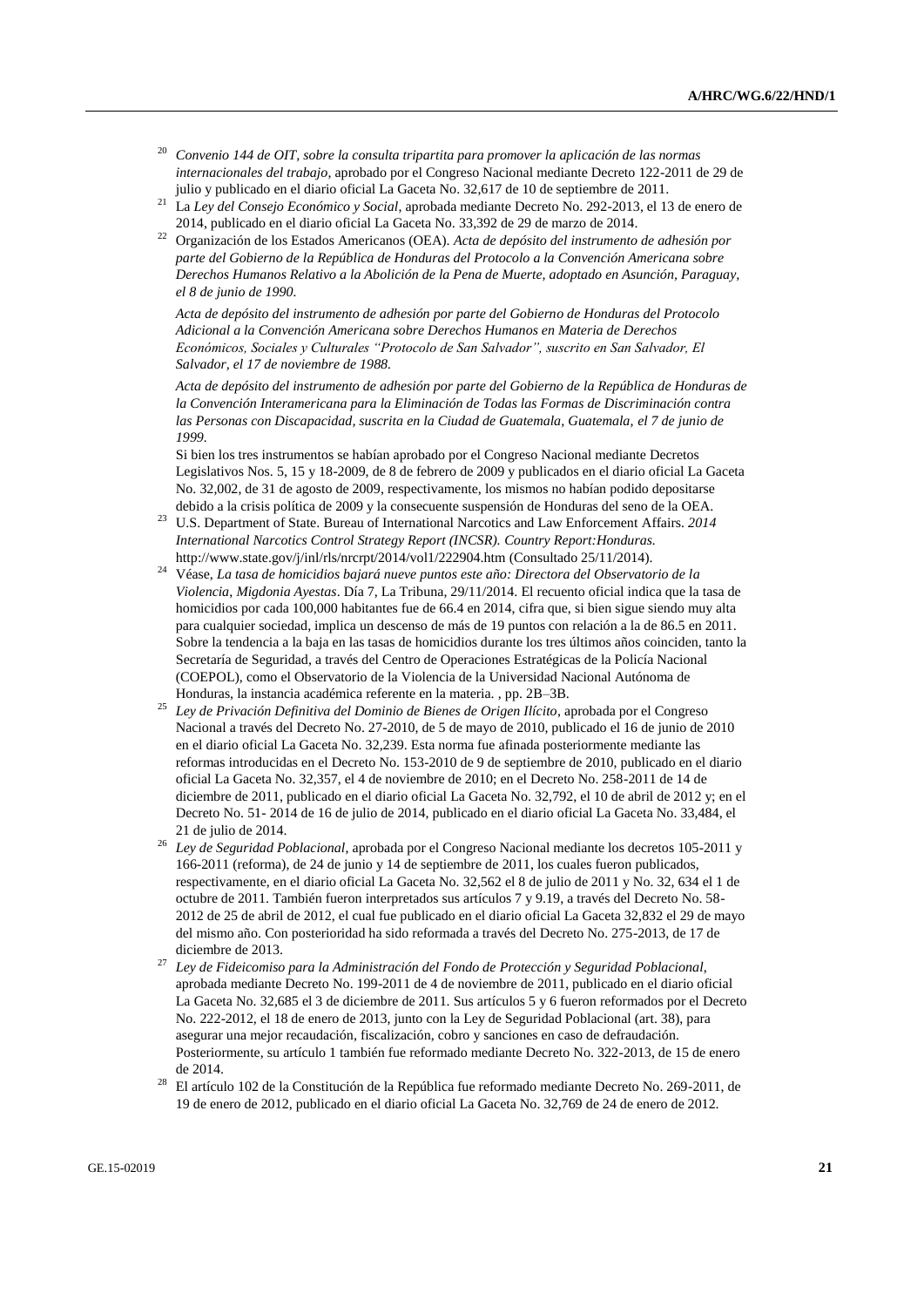Conforme al procedimiento agravado contemplado en la propia carta magna, la reforma se ratificó mediante Decreto No. 2-2012 de 25 de enero de 2012, el cual fue publicado el 27 de febrero de 2012 en La Gaceta No. 32,758.

- <sup>29</sup> *Ley Especial para la Depuración Policial*, aprobada mediante Decreto No. 89-2012, de 24 de mayo de 2012, publicado el 25 de mayo del mismo año en el diario oficial La Gaceta No. 32,829.
- <sup>30</sup> La Dirección de Investigación y Evaluación de la Carrera Policial se crea a través de la reforma a la Ley Orgánica de la Policía Nacional, efectuada mediante Decreto No. 198- 2011, de 4 de noviembre de 2011, publicado en el diario oficial La Gaceta No. 32,666, el 11 de noviembre de 2011. Posteriormente, para profundizar la depuración, se amplían sus facultades mediante Decreto 5-2012, de 31 de enero de 2012, publicado en el diario oficial La Gaceta No. 32,753, el 21 de febrero de 2012.
- <sup>31</sup> *Ley General de la Superintendencia para la Aplicación de Pruebas de Evaluación de Confianza*, aprobada mediante Decreto No. 254-2013, de 16 de diciembre de 2013, publicado en el diario oficial La Gaceta No. 33,372, el 6 de marzo de 2014.
- <sup>32</sup> *La Ley de la Policía Militar del Orden Público* fue aprobada mediante Decreto 168- 2013, de 22 de agosto de 2013 y publicada en el diario oficial La Gaceta 33,211, de 24 de agosto de 2013. Fue reformada posteriormente por los Decretos 286-2013, de 8 de enero de 2014, publicado en el diario oficial La Gaceta No. 33,354, de 13 de febrero de 2014 y; 410-2013, de 20 de enero de 2014, publicado en el diario oficial La Gaceta No. 33,527, de 9 de septiembre de 2014.
- <sup>33</sup> La *Fiscalía Especial de Delitos contra la Vida* se crea en agosto de 2013, mediante resolución CIMP-025-08-2013, emitida por la Comisión Interventora del Ministerio Público, nombrada por el Congreso Nacional.
- <sup>34</sup> La *Agencia Técnica de Investigación Criminal* se ha creado por Decreto No. 379-2013, de 20 de enero de 2014, publicado en el diario oficial La Gaceta No. 33,382, el 18 de marzo de 2014. Reforma los artículos 1 y 41 al 44 de la Ley del Ministerio Público (Decreto 228-93, de 13 de diciembre de 1993).
- <sup>35</sup> El delito de femicidio fue introducido en el Código Penal mediante Decreto No. 23-2013, de 25 de febrero de 2013. Fue publicado en el diario oficial La Gaceta No. 33,092, el 6 de abril de 2013.
- <sup>36</sup> La *Política Nacional de Prevención de la Violencia hacia la Niñez y la Juventud de Honduras* fue aprobada mediante Decreto Ejecutivo PCM 011-2013, de 12 de febrero de 2013.
- <sup>37</sup> *Ley para el Establecimiento de una Visión de País y la Adopción de un Plan de Nación para Honduras*, emitida mediante Decreto No. 286-2009, el 13 de enero de 2010, publicado en el diario oficial La Gaceta de 2 de febrero de 2010.
- <sup>38</sup> *El MUCA margen derecha y la lucha campesina por la tierra en el Bajo Aguán: Estudio de caso*/Gustavo Irías, consultor. Tegucigalpa: Centro de Estudios para la Democracia (CESPAD), septiembre 2011. Sobre el cambio de la dinámica de la cuestión agraria en Honduras a partir de 1990, puede verse el trabajo de: Salgado, Ramón et al. *El mercado de tierras en Honduras.* Tegucigalpa: CEDOH/POSCAE-UNAH/Universidad de Wisconsin, 1994.
- <sup>39</sup> La Fuerza de Tarea Conjunta Xatruch II, que opera en la región del Bajo Aguán, debe su nombre al General Florencio Xatruch Villagra, héroe militar, quien enviado por el Gobierno de Honduras, luchó contra las invasiones de filibusteros a Nicaragua en 1856. Se le asigna el número II, puesto que ya hubo una fuerza de tarea con el mismo nombre, la cual se constituyó para apoyar una misión militar internacional en el pasado reciente.
- <sup>40</sup> El Decreto 117-2012 es una reforma al artículo 37 de la Ley de Control de Armas de Fuego, Municiones, Explosivos y otros Similares, aprobada por el Congreso Nacional el 2 de agosto de 2012, que contiene un artículo transitorio con ámbito espacial específicamente en el departamento de Colón (división política donde se desarrolla el conflicto del Bajo Aguán), por el cual se prohíbe la portación de armas en lugares públicos o su transporte en vehículos, aún si el arma está registrada o hay permiso para su portación. Publicada en el diario oficial *La Gaceta* No. 32,892, el 7 de agosto de 2012.
- <sup>41</sup> Sobre la ejecución de las medidas cautelares ordenadas por la CIDH a Honduras, puede verse el video completo de la audiencia temática, celebrada el 28 de octubre de 2013, en: http://www.oas.org/es/ cidh/multimedia/sesiones/149/1lunes28b.asp.
- <sup>42</sup> Entre las resoluciones y declaraciones de órganos de Naciones Unidas cuyas reglas y principios incorpora el proyecto de *Ley de protección para los/as defensores de derechos humanos, periodistas, comunicadores sociales y operadores de justicia*, se encuentran: la Resolución 13/13 del Consejo de Derechos Humanos de Naciones Unidas, relativa a la "Protección de los Defensores de los Derechos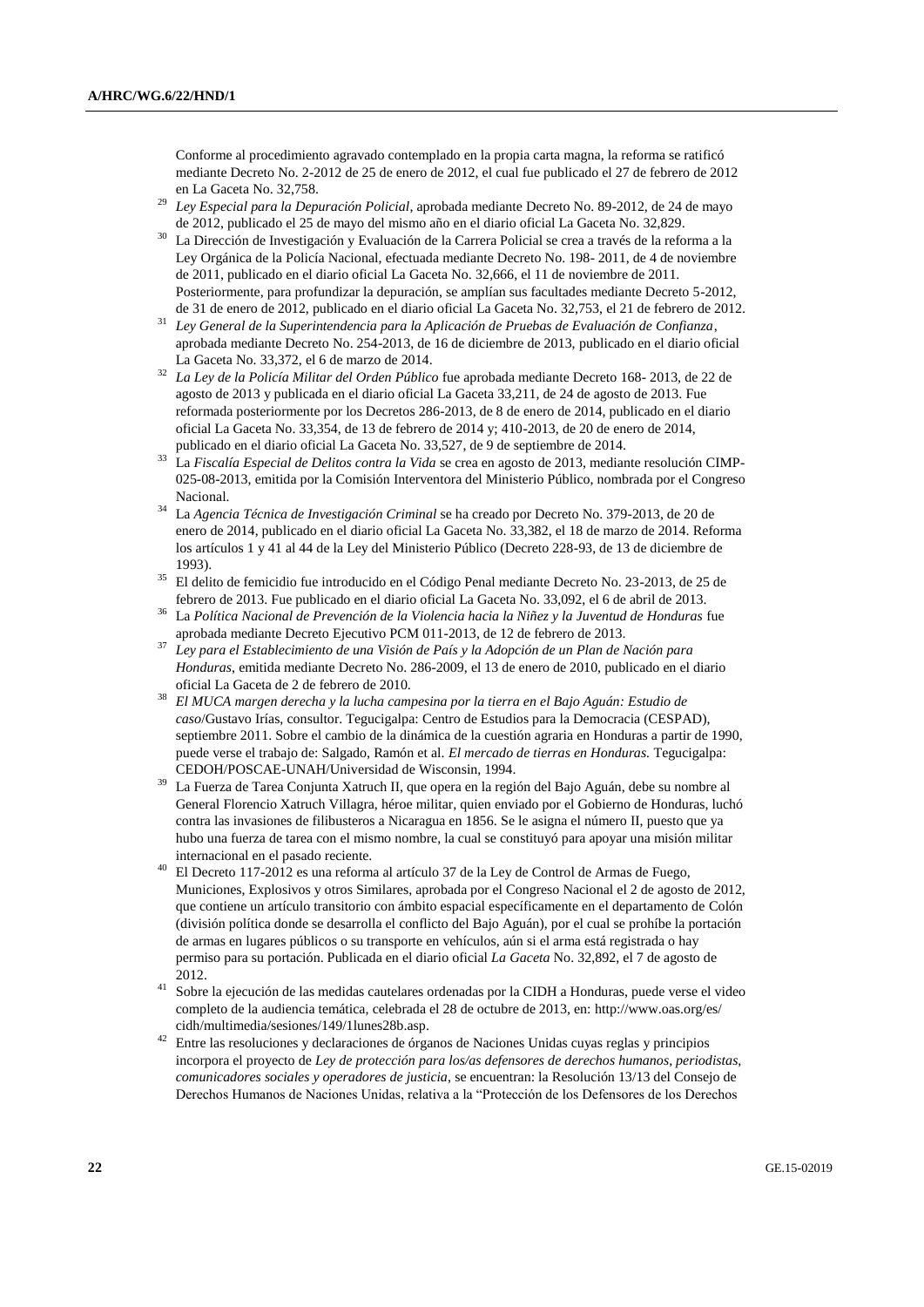Humanos"; la Resolución 53/144 de la Asamblea General de las Naciones Unidas, contentiva de la "Declaración sobre el Derecho y el Deber de los Individuos, los Grupos y las Instituciones de Promover y Proteger los Derechos Humanos y las Libertades Fundamentales Universalmente Reconocidos"; la Resolución 62/152 de la Asamblea General y; la Resolución 7/8 del Consejo de Derechos Humanos. *Informe del Relator Especial sobre la promoción y protección del derecho a la libertad de opinión y expresión. Misión a Honduras: comentarios del Estado sobre el informe del Relator Especial*. 28 de marzo de 2013. A/HRC/23/40/Add.3.

- <sup>43</sup> *Ley contra la Trata de Personas*, aprobada por el Congreso Nacional el 25 de abril de 2012, mediante Decreto No. 59-2012, publicado el 6 de julio de 2012 en La Gaceta 32,865.
- <sup>44</sup> Comisión Interinstitucional contra la Explotación Sexual Comercial y Trata de Personas de Honduras. *Informe de acciones relevantes de la Comisión contra la Explotación Sexual Comercial y Trata.* 2013; Secretaría de Estado en los Despachos de Justicia y Derechos Humanos. *Informe del Estado de Honduras ante el Comité de los Derechos del Niño con arreglo al artículo 12 del Protocolo Facultativo de la Convención sobre los Derechos del Niño relativo a la venta de niños, la prostitución infantil y la utilización de niños en pornografía.* (2012). Párrafos 64–66; 126–132; 167.
- <sup>45</sup> La *Ley del Sistema Penitenciario Nacional* se aprobó mediante Decreto No. 64–2012, de 14 de mayo de 2012, publicado en el diario oficial La Gaceta No. 32,990, el 3 de diciembre de 2012.
- <sup>46</sup> *Ley de Indulto*, aprobada por el Congreso Nacional mediante Decreto No. 31-2013, de 28 de febrero de 2013, publicado en el diario oficial La Gaceta No. 33,090, el 4 de abril de 2013.
- <sup>47</sup> El CONAPREV da cumplimiento al *Protocolo Facultativo a la Convención contra la Tortura y Otros Tratos Crueles, Inhumanos y Degradantes*, que fue aprobado mediante Decreto No. 374-2005, de 20 de enero de 2006. También pone en marcha la Ley del Mecanismo Nacional de Prevención contra la Tortura, aprobada a través del Decreto No. 136-2008, de 1 de octubre de 2008, publicado en el diario oficial La Gaceta el 5 de diciembre de 2008.
- $^{48}\,$  La autonomía presupuestaria del CONAPREV se ha logrado gracias a la reforma del artículo 7 de su ley, aprobada por el Congreso Nacional mediante Decreto No. 356-2013 de 20 de enero de 2014.
- <sup>49</sup> Comité Nacional de Prevención contra la Tortura, Tratos Crueles, Inhumanos o Degradantes (MNP-CONAPREV). *IV Informe anual a la nación, 2014.*
- <sup>50</sup> El Consejo de la Judicatura y de la Carrera Judicial, se crea mediante Decreto No. 5-2011, de 17 de febrero, que ratifica la reforma a los artículos constitucionales 313 y 317; fue publicado el 7 de marzo de 2011 en el diario oficial La Gaceta No. 32,460. La reforma se había producido mediante Decreto No. 282-2010, de 19 de enero de 2011.
- <sup>51</sup> *La Ley del Consejo de la Judicatura y la Carrera Judicial* fue emitida mediante Decreto No. 219- 2011, de 17 de noviembre de 2011, el cual fue publicado en el diario oficial La Gaceta No. 32,706, el 28 de diciembre de 2011. El Decreto No. 291-2013, de 13 de enero de 2014, introdujo reformas en cinco de sus artículos.
- <sup>52</sup> Sobre proyectos innovadores en el Poder Judicial pueden verse: *Informe de gestión judicial 2012.* pp. 87, 91, 93 y 104; Boletín de la Coordinación de Cooperación Externa en www.poderjudicial.gob.hn (consultado 11/12/2014); Instituto de Acceso a la Información Pública. *Informe anual de actividades 2013.* p. 49 (anexo 2).
- <sup>53</sup> La Unidad de Género del Poder Judicial se creó el 30 de septiembre de 2010, mediante Acuerdo 04 de la Corte Suprema de Justicia, publicado en el diario oficial La Gaceta No. 32,373, el 23 de noviembre de 2010.
- <sup>54</sup> La reforma integral de la normativa sobre niñez y familia se aprobó mediante Decreto No. 35-2013 del Congreso Nacional, el 27 de febrero de 2013, publicándose en el diario oficial La Gaceta No. 33,222, el 6 de septiembre de 2013. Posteriormente, fue afinado el artículo 23.5 de la *Ley contra la Violencia Doméstica* para permitir que las víctimas no sean confrontadas con sus agresores, si no están en condiciones emocionales para hacerlo, mediante Decreto No. 66-2014, de 26 de agosto de 2014, publicado en el diario oficial La Gaceta No. 33,577, el 10 de noviembre de 2014.
- <sup>55</sup> El proceso de transición del Instituto Hondureño de la Niñez y la Familia (IHNFA) hacia la Dirección de Niñez, Adolescencia y Familia (DINAF) ha estado regulado por los decretos ejecutivos PCM 26- 2014 y PCM 27-2014, ambos de 4 de junio de 2014, publicados también en conjunto en el diario oficial La Gaceta de 6 de junio de 2014.
- <sup>56</sup> El Decreto No. 3-2011, de 17 de febrero, el cual amplía los temas que pueden ser consultados a la población mediante plebiscito y referéndum, ratifica la reforma a los artículos constitucionales 5 y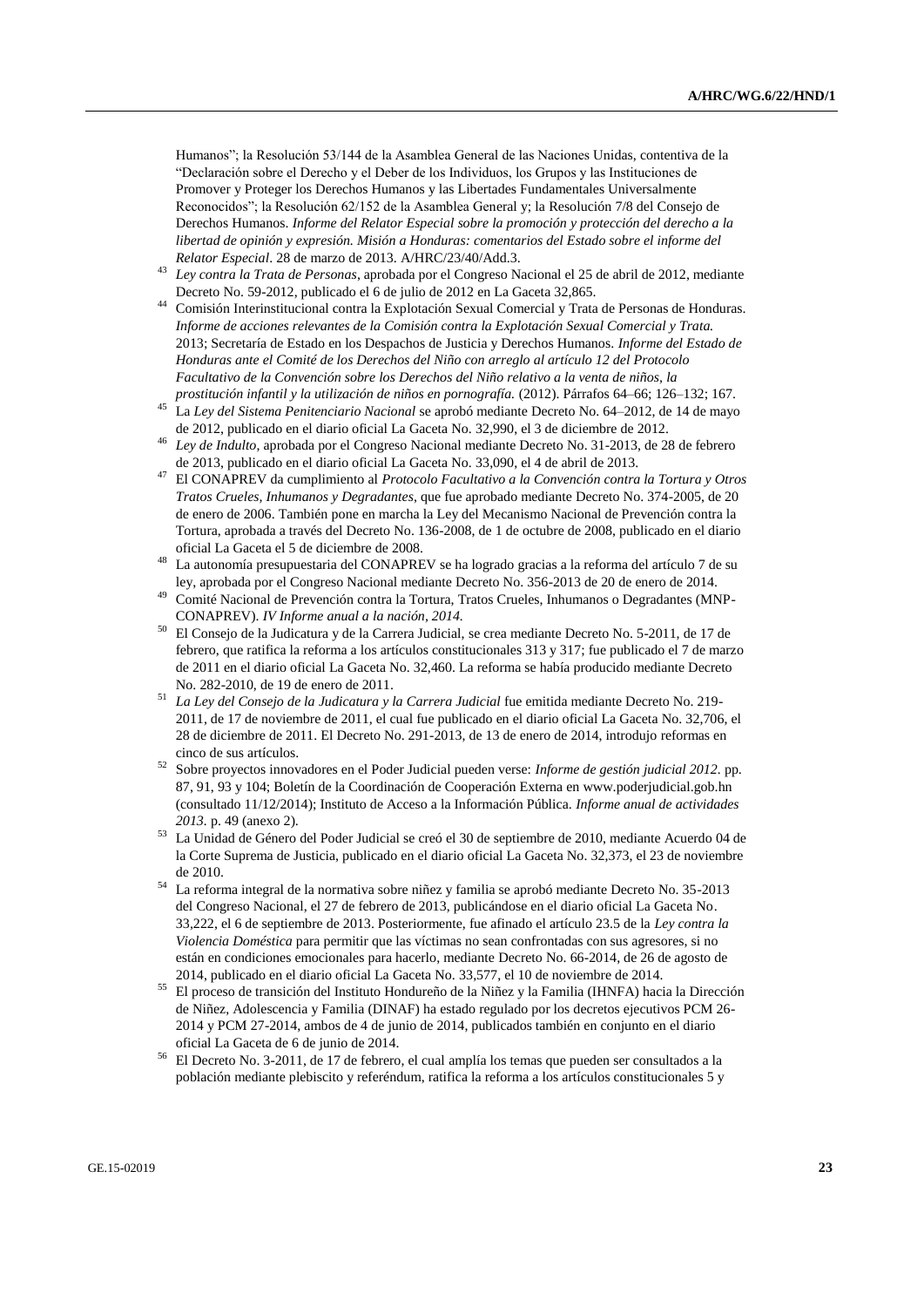213; fue publicado en el diario oficial La Gaceta No. 32,460, el 7 de marzo de 2011. La reforma se había producido a través del Decreto No. 275-2010, de 13 de enero de 2011.

- <sup>57</sup> *Ley de Mecanismos de Participación Ciudadana*, Decreto No. 190-2012, de 12 de diciembre de 2012, publicado en el diario oficial La Gaceta No. 33,074, el 13 de marzo de 2013.
- <sup>58</sup> La cuota de 50% para candidatas mujeres fue establecida por el Congreso Nacional a través del Decreto 54-2012 de 24 de abril de 2012, publicado en el diario oficial La Gaceta No. 32,820 el 15 de mayo del mismo año.
- <sup>59</sup> La reforma al artículo 205, numeral 15 de la Constitución de la República para introducir el juicio político fue ratificada mediante Decreto 8-2013, de 30 de enero de 2013, publicado en el diario oficial La Gaceta No. 33,062 el 27 de febrero de 2013. La reforma se había producido a través del Decreto No. 231-2012, de 23 de enero de 2013, publicado en el diario oficial La Gaceta No. 33,033 el 24 de enero de 2013.
- <sup>60</sup> *Ley Especial de Juicio Político*, Decreto No. 51-2013, de 21 de marzo de 2013, publicado en el diario oficial La Gaceta No. 33,093, el 8 de abril de 2013.
- <sup>61</sup> El Decreto Legislativo No. 32-2011, de 5 de abril, aprueba la *Ley Especial de Fomento para las Organizaciones No-Gubernamentales de Desarrollo (ONGD)*. Fue publicado el 27 de junio de 2011, en el diario oficial La Gaceta No. 32,552.
- <sup>62</sup> *Ley de la Carrera Administrativa Municipal*, Decreto No. 74-2010, de 10 de junio de 2010. Su vigencia se suspendió por dos años, mediante Decreto No. 135-2012, de 23 de agosto de 2012.
- <sup>63</sup> La *Ley de Patronatos y Asociaciones Comunitarias* fue aprobada mediante Decreto No. 253-2013, el 16 de diciembre de 2013, publicado en el diario oficial La Gaceta No. 33,351, el 10 de febrero de 2014.
- <sup>64</sup> Honduras es un Estado unitario, organizado en 18 departamentos. Cada departamento tiene un número variable de municipios, en calidad de subdivisiones políticas autónomas, de rango local (artículos 294 a 302 de la Constitución de la República).
- <sup>65</sup> Instituto de Acceso a la Información Pública. *Informe de Actividades 2011*. p. 10.
- <sup>66</sup> Instituto de Acceso a la Información Pública. *Informe Anual de Actividades 2012*. p. 29.
- La reforma del artículo constitucional 182, para incluir la garantía del hábeas data, se produjo mediante Decreto No. 237-2012, de 23 de enero de 2013. Fue ratificada mediante Decreto No. 10- 2013, de 30 de enero de 2013, publicado en el diario oficial La Gaceta No. 33,086, el 27 de marzo de 2013.
- <sup>68</sup> *La Política de Protección Social (PPS)*, fue aprobada el 18 de marzo de 2012, mediante Decreto Ejecutivo PCM 008-2012.
- <sup>69</sup> Hay antecedentes de la Política de Protección Social en los decretos legislativos 157-2008 y 193- 2009.
- <sup>70</sup> La *Ley Marco de Políticas Públicas en Materia Social*, fue aprobada mediante Decreto No. 38-2011, de 12 de abril de 2011, publicado en el diario oficial La Gaceta No. 33,149, el 13 de junio de 2013.
- <sup>71</sup> *Programa Presidencial de Salud, Educación y Nutrición "Bono 10 Mil*", **aprobado mediante Decreto Ejecutivo No. PCM-010-2010 del 13 de abril de 2010.** Dicho programa tiene como propósito contribuir con la ruptura del ciclo inter-generacional de la pobreza a través de la creación de oportunidades, desarrollo de capacidades y competencias en educación, salud y nutrición de las familias en extrema pobreza.
- <sup>72</sup> Para medir el impacto del *Bono Diez Mil*, se encargó una evaluación al prestigioso centro NORC (organización independiente de investigación afiliada a la Universidad de Chicago, fundada en 1941 como el *National Opinion Research Center*, el cual trabajó en colaboración con una firma nacional (ESA Consultores, Economía, Sociedad, Ambiente e Ingeniería, fundada en 1992, con experiencia en estudios en Honduras, la región centroamericana y otros países del mundo). El estudio, que se realizó aplicando rigurosamente los estándares de las Ciencias Sociales, encontró que, luego de **un año** de intervención del programa, los hogares beneficiarios habían reducido la tasa de pobreza en 3 puntos porcentuales (p.p.) y que el promedio de consumo per cápita había aumentado en 7 puntos. En cuanto a los resultados de impacto en educación, se detectó que entre los hogares beneficiarios, la tasa de matriculación para los/as niños/as entre 6 y 17 años aumentó en 2.8 puntos porcentuales durante el año 2013 y que la asistencia escolar también lo hizo en 3.2 puntos. En lo que atañe a salud infantil, como resultado del programa aumentó en 2.6 p.p. la tasa de visitas al centro de salud de niños/as entre cero y tres años, en tanto que el monitoreo de peso para niños/as menores de un año reflejó un aumento de 15 p.p. Finalmente, el estudio recomendó afinar la focalización del bono, para lo cual es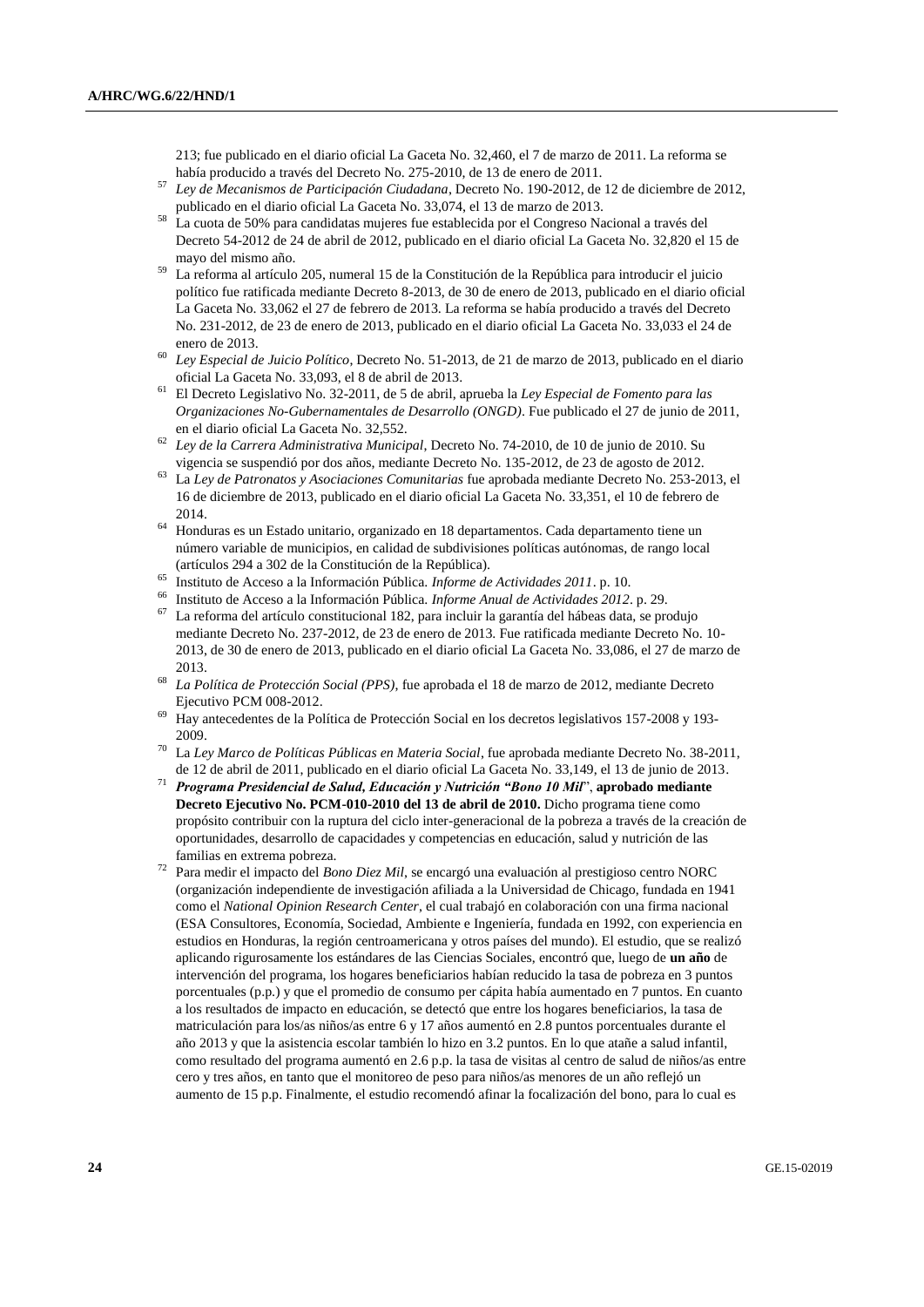menester continuar el fortalecimiento e integración de los sistemas de información; buscar la regularización (los montos y períodos) del bono; fortalecer el monitoreo y verificación del cumplimiento de corresponsabilidades de los hogares beneficiarios; estrechar la coordinación con las Secretarías de Educación y Salud y; realizar a futuro otras evaluaciones que permitan medir el impacto tras varios años de exposición de los beneficiarios al programa.

- <sup>73</sup> La Política Pública para el Desarrollo Integral de la Primera Infancia tiene la finalidad que el Estado de Honduras, como garante de los derechos de la niñez, cuente con un instrumento que oriente a los organismos gubernamentales, no gubernamentales de desarrollo (ONGD), empresa privada con responsabilidad social y cooperantes, en la ejecución de estrategias de forma articulada que conduzcan a asegurar la supervivencia, desarrollo y protección de los niños, desde su gestación hasta los 6 años. La Política Pública es el resultado de un proceso de consulta y consenso con diferentes actores, incluyendo niños y niñas, lo que permitió conocer la situación, avances. brechas y limitaciones que enfrenta Honduras para brindar atención integral a la primera infancia y se enmarca en los principios de la Convención sobre los Derechos del Niño, que Honduras ratificó, convirtiéndose en un instrumento de obligatorio cumplimiento que vela por el interés superior del niño.
- $74$  La autorización para que el Estado se convirtiera en aval de los movimientos campesinos en la compra de tierras en el Aguán, se produjo mediante Decreto Legislativo No. 161-2011, de 13 de septiembre de 2011, publicado en el diario oficial La Gaceta No. 32,635, el 4 de octubre de 2011.
- <sup>75</sup> Informe de gestión del Instituto Nacional Agrario (INA), 2007-2014. Mediante el Decreto No. 61- 2013, aprobado el 17 de abril de 2013, el Congreso Nacional autorizó al Instituto de Conservación y Desarrollo Forestal de Áreas Protegidas y Vida Silvestre para que realizara el otorgamiento de títulos de propiedad a las comunidades indígenas y afro-hondureñas ubicadas en la Zona Cultural de la Reserva del Hombre y la Biósfera del Río Plátano. Fue publicado en el diario oficial La Gaceta No. 33,138, el 31 de mayo de 2013.
- <sup>76</sup> De cada 100 ocupados/as, 43 efectúan sus actividades laborales a cambio de un salario pagado por un patrono, 45 lo hacen por cuenta propia, generando su empleo, y, 13 son trabajadores/as no remunerados, vale decir, personas que trabajan de alguna forma pero que no reciben un pago en metálico a cambio. Instituto Nacional de Estadística (INE). *XLIV Encuesta Permanente de Hogares de Propósitos Múltiples (EPHPM) mayo 2013*.
- <sup>77</sup> La *Ley del Programa Nacional de Empleo por Horas* fue aprobada el 4 de noviembre de 2010, mediante Decreto No. 230-2010, publicado en el diario oficial de 5 de noviembre de 2010. Su vigencia fue prorrogada por el Decreto No. 218-2013, de 6 de septiembre de 2013, publicado en el diario oficial La Gaceta No. 33,246, de 5 de octubre de 2013; y posteriormente, por el Decreto No. 279-2013, de 21 de diciembre de 2013.
- <sup>78</sup> *Ley de Empleo por Hora*, aprobada mediante Decreto No. 354-2013, de 20 de enero de 2014, publicado en el diario oficial La Gaceta 33,393, el 31 de marzo de 2014.
- <sup>79</sup> *Ley para la Protección, Beneficios y Regularización de la Actividad Informal*, Decreto No. 318-2013, de 15 de enero de 2014, publicado en el diario oficial La Gaceta No. 33,436, el 26 de mayo de 2014.
- <sup>80</sup> *Acuerdo Tripartito sobre la Revisión del Salario Mínimo para los años 2014-2015-2016*, aprobado mediante Acuerdo No. STSS-599-2013 de fecha 20 de diciembre de 2013, publicado en el diario oficial La Gaceta No. 33,313, el 26 de diciembre de 2013.
- <sup>81</sup> Para un panorama de la situación actual del sistema de seguridad social en Honduras puede verse: Oficina Internacional del Trabajo (OIT)/Unión Europea. *La cobertura de los seguros sociales en Honduras: análisis y recomendaciones*/F. Durán Valverde, J.F. Ortíz Vindas y H.W. Díaz Romero. Ginebra, 2013. La cobertura insuficiente del sistema de seguridad social es un problema que Honduras comparte con otros países de la subregión centroamericana. V. por ej. *Envejecimiento en América Latina: sistemas de pensiones y protección social integral*/Antonio Prado y Ana Sojo, eds. Santiago, Chile: Comisión Económica para América Latina (CEPAL): 2010.
- <sup>82</sup> La principal fuente utilizada para desarrollar este apartado ha sido: Secretaría de Salud. Instituto Nacional de Estadística (INE). ICF International. *Encuesta Nacional de Salud y Demografía (ENDESA) 2011–2012.* Tegucigalpa, 2013. Para tener una línea de base, sus datos se contrastan, generalmente, con la ENDESA 2005–2006.
- <sup>83</sup> La *Ley de Vacunas* fue aprobada mediante Decreto 288-2013, el 8 de enero de 2014, publicándose en el diario oficial La Gaceta No. 33,389, el 26 de marzo de 2014.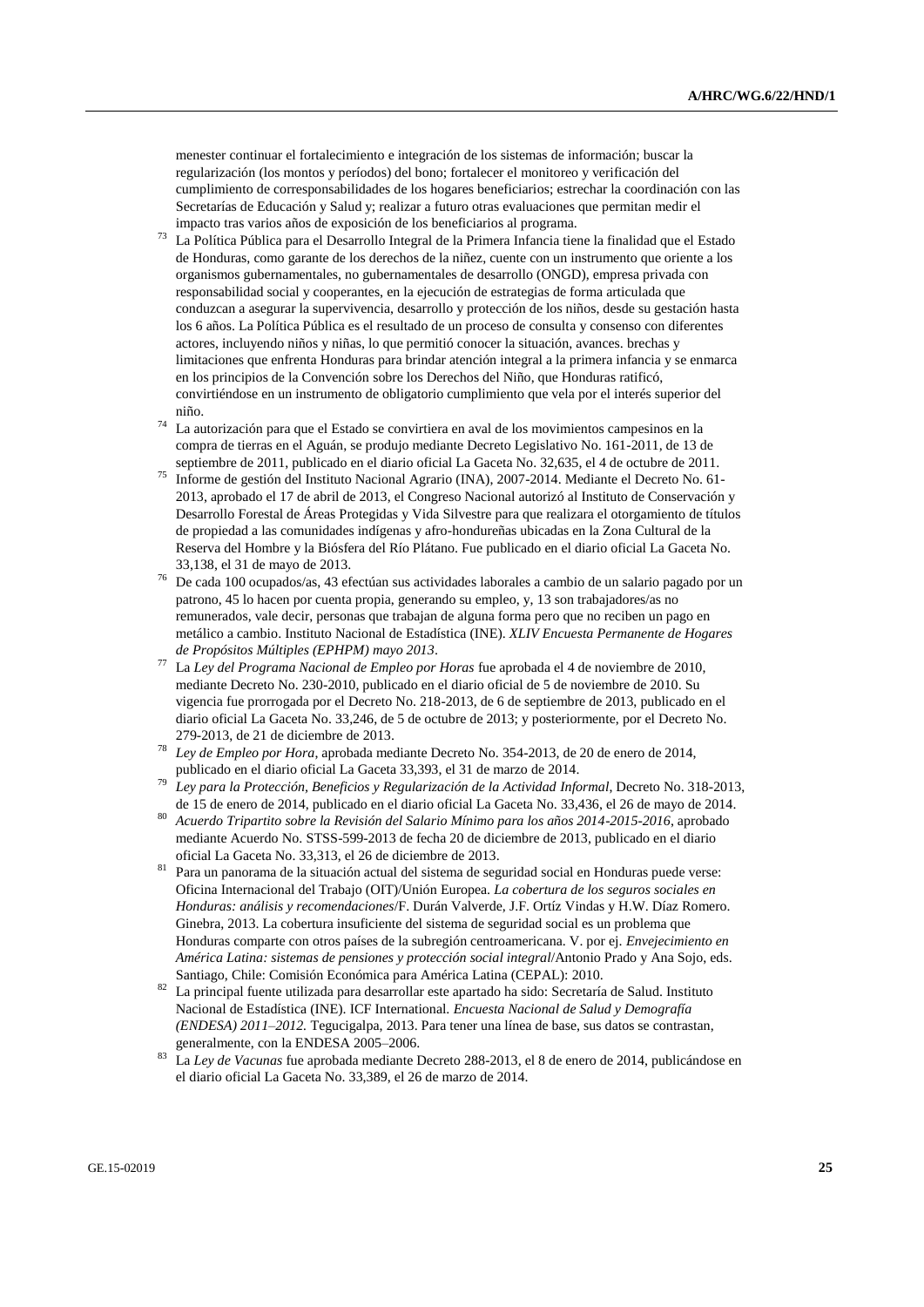- La reforma al artículo 145 de la Constitución de la República, para incluir en él el derecho al agua y saneamiento, fue ratificada por Decreto No. 232-2012, de 23 de enero de 2013, publicado en el diario oficial La Gaceta No. 33,033 el 24 de enero de 2013. La reforma se había producido mediante Decreto No. 270-2011, de 19 de enero de 2012.
- <sup>85</sup> *Ley Especial para el Control del Tabaco*, emitida por el Congreso Nacional el 10 de junio de 2010, mediante Decreto No. 92-2010.
- <sup>86</sup> La *Ley Nacional Renal* se aprobó por el Congreso Nacional mediante Decreto No. 200-2013, el 6 de septiembre de 2013.
- <sup>87</sup> *Ley de Fomento y Protección de la Lactancia Materna*, aprobada mediante Decreto No. 231-2013, el 18 de septiembre de 2013.
- <sup>88</sup> *Ley de Donación y Trasplante de Órganos Anatómicos en Seres Humanos*, aprobada mediante Decreto No. 329-2013, el 17 de enero de 2014, publicado en el diario oficial La Gaceta No. 33,412, el 26 de abril de 2014.
- <sup>89</sup> *Ley para la Prevención y Control del Dengue*, aprobada el 15 de mayo de 2014, mediante Decreto No. 31-2014.
- <sup>90</sup> *Ley de Regulaciones para la Venta de Productos Agropecuarios con Distintos Grados de Toxicidad*, aprobada el 29 de julio de 2014, mediante Decreto No. 56-2014.
- <sup>91</sup> De acuerdo a la UNESCO, la educación secundaria tiene una importancia fundamental para que una sociedad salga de la pobreza. Las habilidades que pueden vincular a un joven con el ámbito laboral se adquieren a través de la educación media; en mercados a escala global, las capacidades básicas que da la escuela primaria no son suficientes para responder a los retos de un mundo cada vez más interconectado. Organización de las Naciones Unidas para la Educación, la Ciencia y la Cultura. Instituto de Estadística de la UNESCO. *Compendio mundial de la educación 2011, comparación de las estadísticas de educación en el mundo: enfoque en la educación secundaria*.
- $92$  La reforma al artículo 171 constitucional, para redefinir la duración y los ciclos de la educación gratuita y obligatoria, se produjo mediante Decreto No. 273-2011 del Congreso Nacional, en fecha 19 de enero de 2012. Fue ratificada a través del Decreto No. 233-2012, de 23 de enero de 2013, publicado en el Diario Oficial La Gaceta No. 33,033 el 24 de enero de 2013.
- <sup>93</sup> *Ley Fundamental de Educación*, aprobada por el Congreso Nacional mediante Decreto No. 262-2011, el 19 de enero de 2012, publicada en el diario oficial La Gaceta No. 32,754, el 22 de febrero de 2012.
- <sup>94</sup> *Ley de Fortalecimiento a la Educación Pública y la Participación Comunitaria*, Decreto 35-2011, de 5 de abril de 2011, publicado en el diario oficial La Gaceta No. 32,524 el 25 de mayo de 2011.
- <sup>95</sup> *Ley de Evaluación, Acreditación y Certificación de la Calidad y Equidad de la Educación*, aprobada por el Congreso Nacional mediante Decreto No. 265-2013, de 16 de diciembre de 2013.
- <sup>96</sup> Programa de Promoción de la Reforma Educativa en América Latina y el Caribe (PREAL)/Fundación para la Educación Ricardo Ernesto Maduro Andreu. *El proceso de transformación de la educación hondureña: un repaso de sus avances y resultados.* 2005.
- <sup>97</sup> La Dirección General de Educación Intercultural Multilingüe, adscrita a la Secretaría de Educación, se creó mediante Decreto Ejecutivo No. PCM 024-2009, pero entra en funcionamiento a partir de 2013. Recoge experiencias y estructuras administrativas previas, que en el caso de algunos pueblos, datan de la década de 1990.
- <sup>98</sup> *Ley de Cambio Climático*, aprobada mediante Decreto No. 297-2013, de 13 de enero de 2014, publicado en el diario oficial La Gaceta No. 33,577, el 10 de noviembre de 2014.
- La Estrategia Nacional sobre Cambio Climático fue aprobada mediante Decreto PCM 046-2010.
- <sup>100</sup> Secretaría de Recursos Naturales y Ambiente (SERNA). Centro de Estudios y Control de Contaminantes (CESCCO). *Propuesta nacional ejecutiva para la implementación del RETC en Honduras.* Tegucigalpa, MDC., agosto 2012.
- <sup>101</sup> La *Política para la Gestión Ambientalmente Racional de Productos Químicos en Honduras* se aprobó mediante Decreto Ejecutivo PCM 029-2013.
- <sup>102</sup> La Comisión de Gestión de Productos Químicos se estableció mediante Decreto Ejecutivo PCM 035-2013.
- <sup>103</sup> *Convenio Internacional de las Maderas Tropicales*, aprobado por el Congreso Nacional mediante Decreto 54-2011, de 18 de mayo de 2011, publicado el 3 de agosto de 2011 en el diario oficial La Gaceta No. 32,584.
- <sup>104</sup> *Enmienda de Gaborone al texto de la Convención sobre el Comercio Internacional de Especies Amenazadas en Fauna y Flora Silvestre (CITIES)*, aprobada por el Congreso Nacional mediante